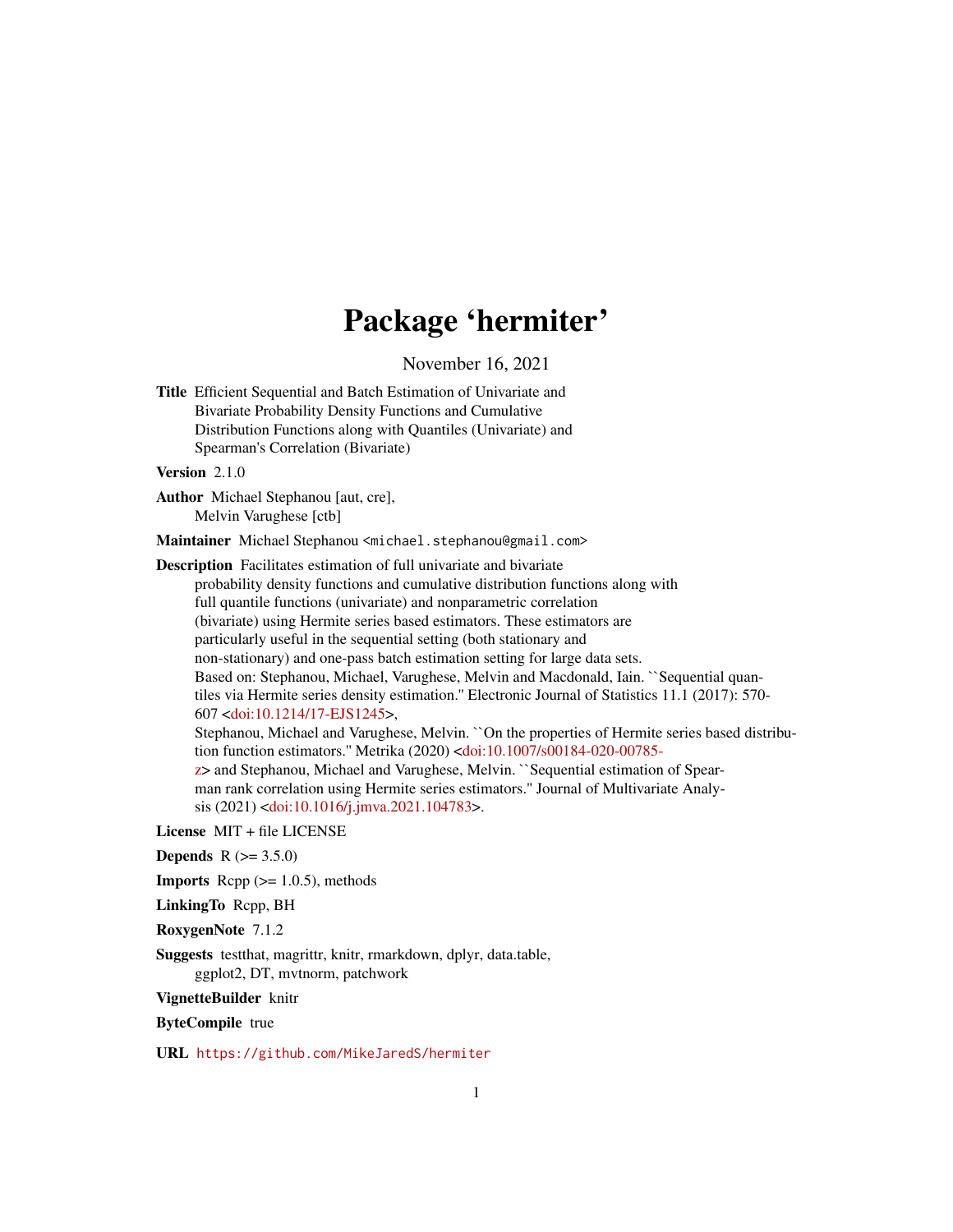### BugReports <https://github.com/MikeJaredS/hermiter/issues>

NeedsCompilation yes Repository CRAN Date/Publication 2021-11-16 17:10:02 UTC

## R topics documented:

| 3                                                                                                                   |
|---------------------------------------------------------------------------------------------------------------------|
| 6                                                                                                                   |
| 8                                                                                                                   |
| 9                                                                                                                   |
| 10                                                                                                                  |
| 11                                                                                                                  |
| 12                                                                                                                  |
| 13                                                                                                                  |
| 13                                                                                                                  |
| 14                                                                                                                  |
| 15                                                                                                                  |
| hermite function $\ldots \ldots \ldots \ldots \ldots \ldots \ldots \ldots \ldots \ldots \ldots \ldots \ldots$<br>16 |
| 17                                                                                                                  |
| 17                                                                                                                  |
| 18                                                                                                                  |
| 19                                                                                                                  |
| 19                                                                                                                  |
| 20                                                                                                                  |
| 20                                                                                                                  |
| 21                                                                                                                  |
| 21                                                                                                                  |
| 22                                                                                                                  |
| 23                                                                                                                  |
| 23                                                                                                                  |
| 24                                                                                                                  |
| 24                                                                                                                  |
| 25                                                                                                                  |
| 26                                                                                                                  |
| 26                                                                                                                  |
| 27                                                                                                                  |
| 28                                                                                                                  |
| 28                                                                                                                  |
| 29                                                                                                                  |
| 30                                                                                                                  |
| 31                                                                                                                  |
| 32                                                                                                                  |
| 32                                                                                                                  |
| 33                                                                                                                  |
| 33                                                                                                                  |
| 34                                                                                                                  |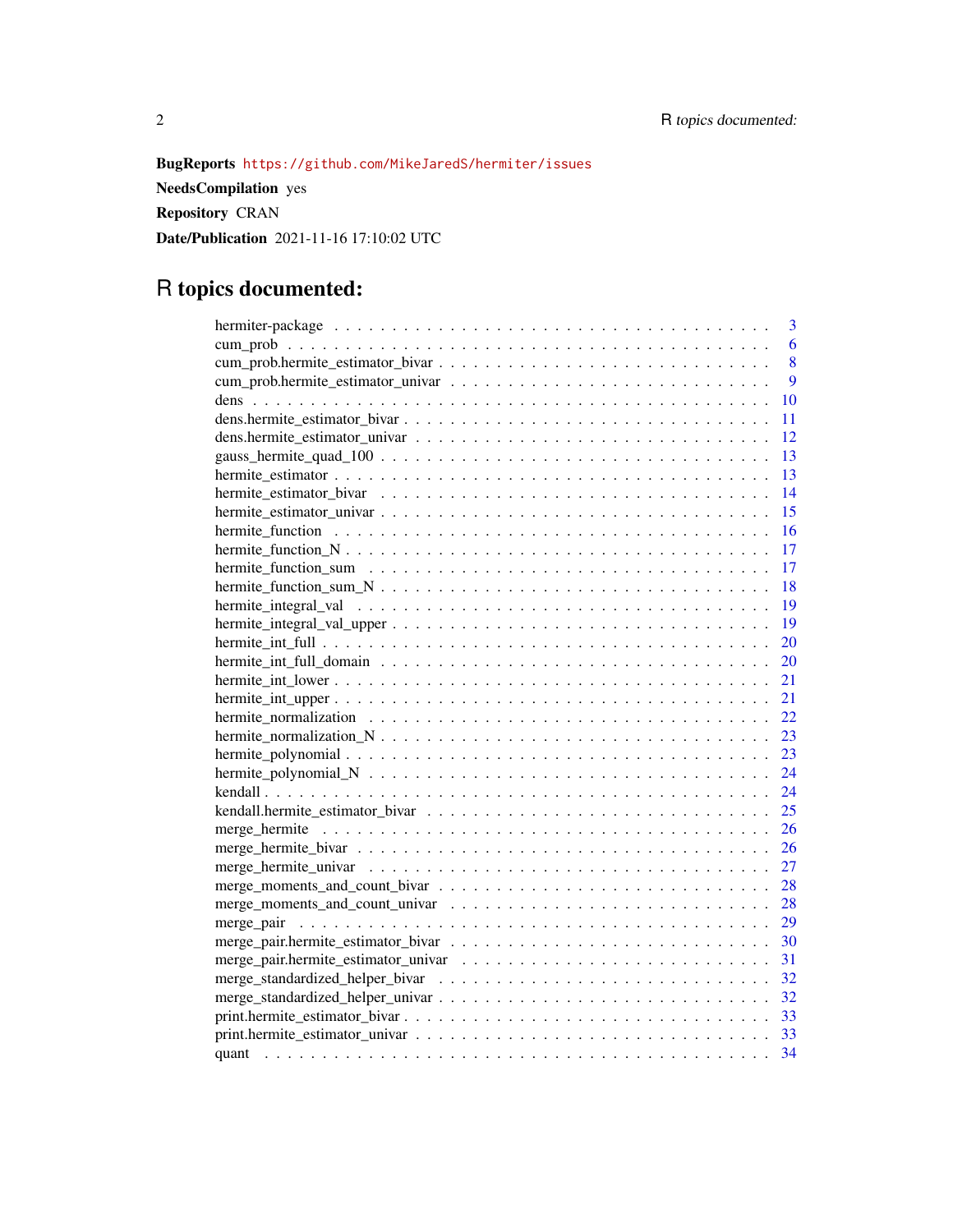<span id="page-2-0"></span>

| Index |  |
|-------|--|

hermiter-package *Efficient Sequential and Batch Estimation of Univariate and Bivariate Probability Density Functions and Cumulative Distribution Functions along with Quantiles (Univariate) and Spearman's Correlation (Bivariate)*

#### **Description**

Facilitates estimation of full univariate and bivariate probability density functions and cumulative distribution functions along with full quantile functions (univariate) and nonparametric correlation (bivariate) using Hermite series based estimators. These estimators are particularly useful in the sequential setting (both stationary and non-stationary) and one-pass batch estimation setting for large data sets. Based on: Stephanou, Michael, Varughese, Melvin and Macdonald, Iain. "Sequential quantiles via Hermite series density estimation." Electronic Journal of Statistics 11.1 (2017): 570- 607 <doi:10.1214/17-EJS1245>, Stephanou, Michael and Varughese, Melvin. "On the properties of Hermite series based distribution function estimators." Metrika (2020) <doi:10.1007/s00184- 020-00785-z> and Stephanou, Michael and Varughese, Melvin. "Sequential estimation of Spearman rank correlation using Hermite series estimators." Journal of Multivariate Analysis (2021) <doi:10.1016/j.jmva.2021.104783>.

#### Package Content

Index of help topics:

```
cum_prob Estimates the cumulative probability at one or
                      more x values
cum_prob.hermite_estimator_bivar
                      Estimates the cumulative probabilities for a
                      matrix of 2-d x values
cum_prob.hermite_estimator_univar
                      Estimates the cumulative probability for a
                      vector of x values
```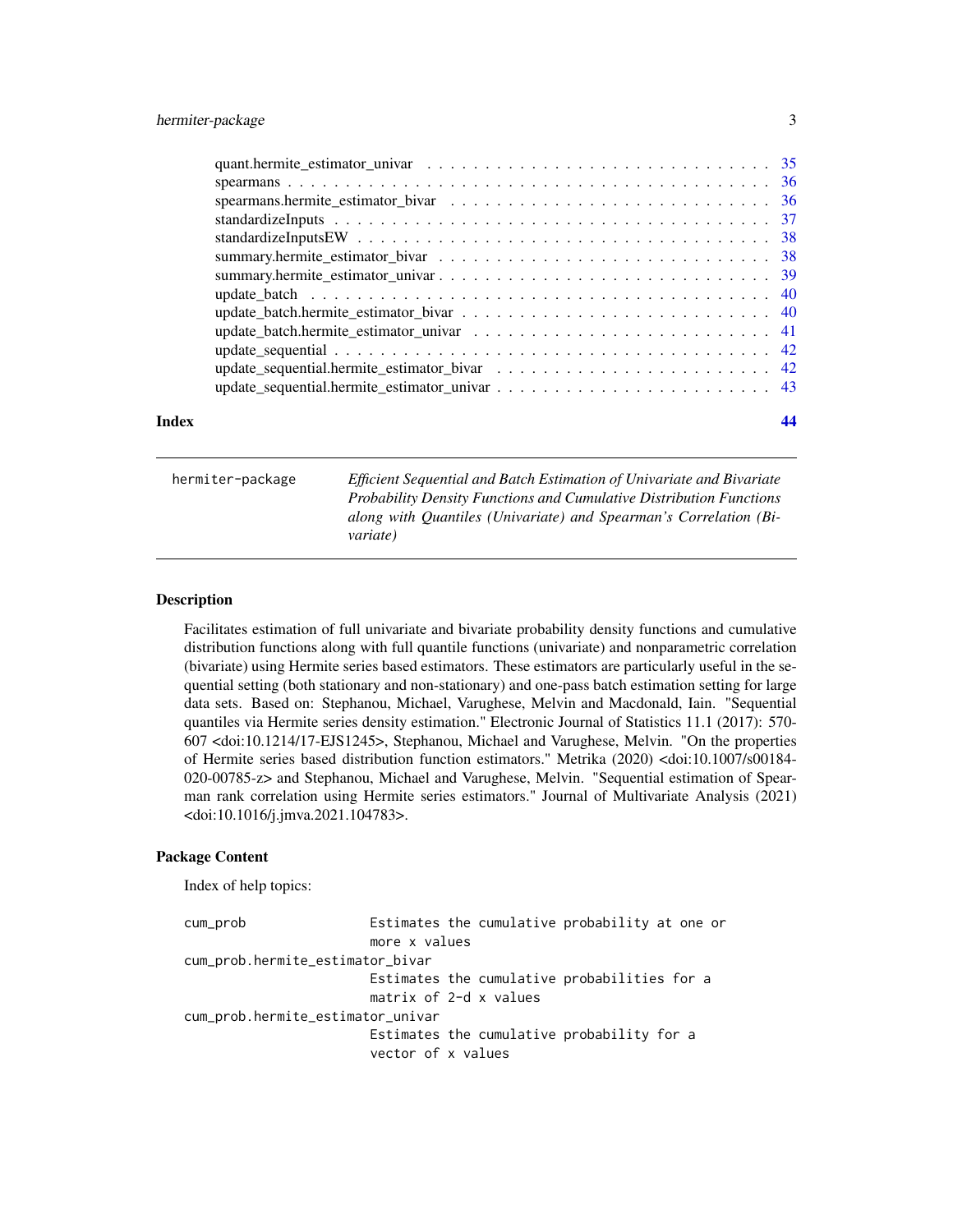| dens                          | Estimates the probability density at one or<br>more x values                     |
|-------------------------------|----------------------------------------------------------------------------------|
| dens.hermite_estimator_bivar  |                                                                                  |
|                               | Estimates the probability densities for a                                        |
|                               | matrix of 2-d x values                                                           |
| dens.hermite_estimator_univar |                                                                                  |
|                               | Estimates the probability density for a vector<br>of x values                    |
| gauss_hermite_quad_100        |                                                                                  |
|                               | Calculates \int_{-Inf}^{Inf} $f(x) e^{-x^2} dx$                                  |
|                               | using Gauss-Hermite quadrature with 100 terms.                                   |
| hermite_estimator             | A class to sequentially estimate univariate and                                  |
|                               | bivariate pdfs and cdfs along with quantile                                      |
|                               | functions in the univariate setting and                                          |
|                               | nonparametric correlations in the bivariate                                      |
|                               | setting.                                                                         |
| hermite_estimator_bivar       |                                                                                  |
|                               | A class to sequentially estimate bivariate                                       |
|                               | pdfs, cdfs and nonparametric correlations                                        |
| hermite_estimator_univar      |                                                                                  |
|                               | A class to sequentially estimate univariate<br>pdfs, cdfs and quantile functions |
| hermite_function              | Outputs orthonormal Hermite functions                                            |
| hermite_function_N            | Convenience function to output orthonormal                                       |
|                               | Hermite functions The method calculates the                                      |
|                               | orthonormal Hermite functions, h_k(x) from                                       |
|                               | $k=0,,N$ for the vector of values, x.                                            |
| hermite_function_sum          | Outputs the sum of orthonormal Hermite                                           |
|                               | functions                                                                        |
| hermite_function_sum_N        |                                                                                  |
|                               | Convenience function to output the sum of                                        |
|                               | orthonormal Hermite functions The method                                         |
|                               | calculates the sum of orthonormal Hermite                                        |
|                               | functions, sum_{i} h_k(x_{i}) from k=0,,N                                        |
|                               | for the vector of values, x.                                                     |
| hermite_int_full              | Convenience function to output the integral of                                   |
|                               | the orthonormal Hermite functions on the full                                    |
|                               | domain                                                                           |
| hermite_int_full_domain       |                                                                                  |
|                               | Outputs integral of the orthonormal Hermite<br>functions on the full domain      |
| hermite int lower             | Convenience function to output a definite                                        |
|                               | integral of the orthonormal Hermite functions                                    |
| hermite_int_upper             | Convenience function to output a definite                                        |
|                               | integral of the orthonormal Hermite functions                                    |
| hermite_integral_val          | Outputs lower integral of the orthonormal                                        |
|                               | Hermite functions                                                                |

hermite\_integral\_val\_upper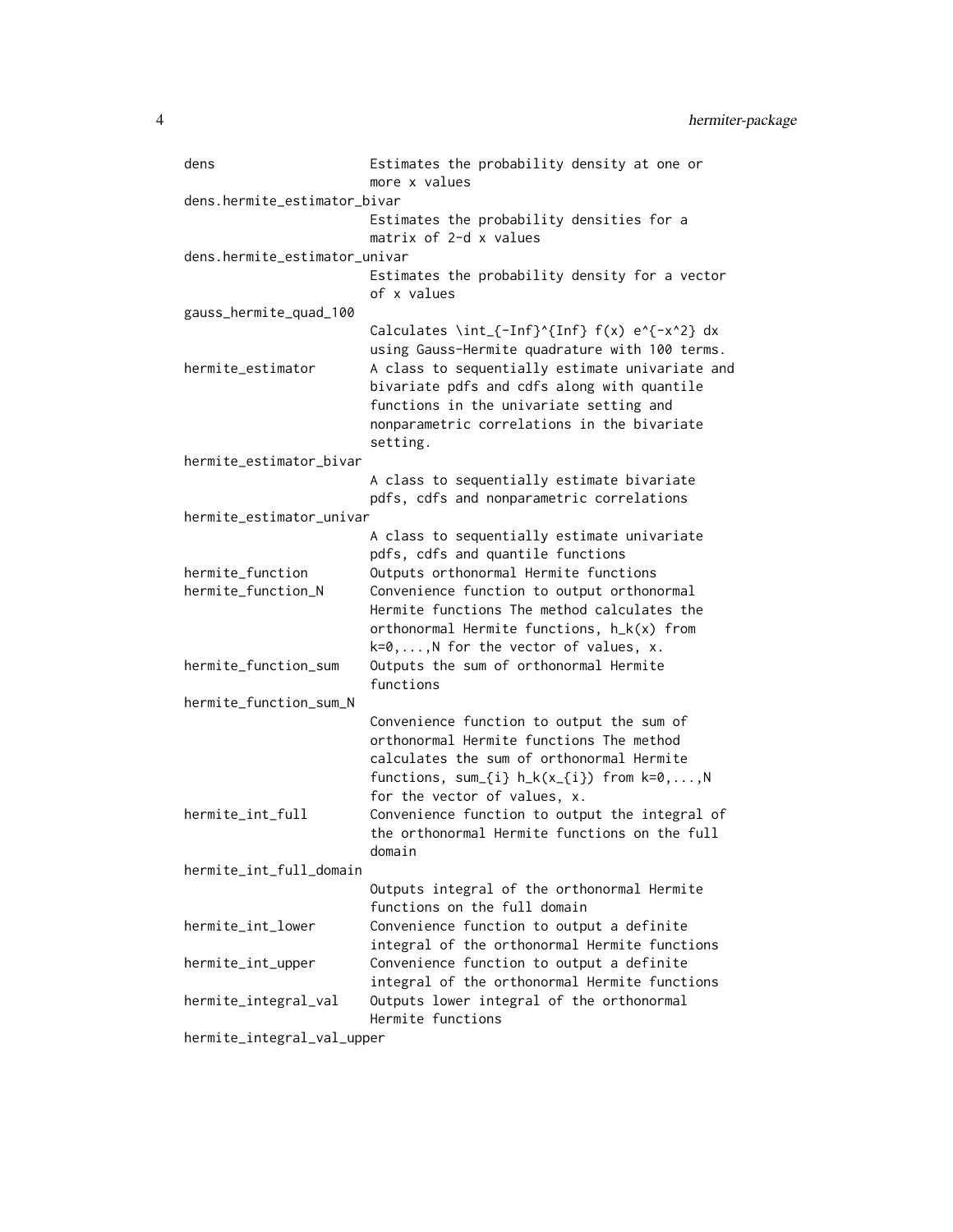hermiter-package 5

|                                                  | Outputs upper integral of the orthonormal        |
|--------------------------------------------------|--------------------------------------------------|
|                                                  | Hermite functions                                |
| hermite_normalization<br>hermite_normalization_N | Outputs Hermite normalization factors            |
|                                                  | Convenience function to output Hermite           |
|                                                  | normalization factors                            |
| hermite_polynomial                               | Outputs physicist version of Hermite             |
|                                                  | Polynomials                                      |
| hermite_polynomial_N                             | Convenience function to output physicist         |
|                                                  | Hermite polynomials The method calculates the    |
|                                                  | physicist version of Hermite polynomials,        |
|                                                  | $H_k(x)$ from $k=0,,N$ for the vector of values, |
|                                                  | Х.                                               |
| hermiter-package                                 | Efficient Sequential and Batch Estimation of     |
|                                                  | Univariate and Bivariate Probability Density     |
|                                                  | Functions and Cumulative Distribution Functions  |
|                                                  | along with Quantiles (Univariate) and            |
|                                                  | Spearman's Correlation (Bivariate)               |
| kendall                                          | Estimates the Kendall rank correlation           |
|                                                  | coefficient                                      |
| kendall.hermite_estimator_bivar                  |                                                  |
|                                                  | Estimates the Kendall rank correlation           |
|                                                  | coefficient                                      |
| merge_hermite                                    | Merges a list of Hermite estimators              |
| merge_hermite_bivar                              | Merges a list of bivariate Hermite estimators    |
| merge_hermite_univar                             | Merges a list of Hermite estimators              |
| merge_moments_and_count_bivar                    |                                                  |
|                                                  | Internal method to consistently merge the        |
|                                                  | number of observations, means and variances of   |
|                                                  | two bivariate Hermite estimators                 |
| merge_moments_and_count_univar                   |                                                  |
|                                                  | Internal method to consistently merge the        |
|                                                  | number of observations, means and variances of   |
|                                                  | two Hermite estimators                           |
| merge_pair                                       | Merges two Hermite estimators                    |
| merge_pair.hermite_estimator_bivar               |                                                  |
|                                                  | Merges two bivariate Hermite estimators          |
| merge_pair.hermite_estimator_univar              |                                                  |
|                                                  | Merges two Hermite estimators                    |
| merge_standardized_helper_bivar                  |                                                  |
|                                                  | Internal method to merge a list of standardized  |
|                                                  | bivariate Hermite estimators                     |
| merge_standardized_helper_univar                 |                                                  |
|                                                  | Internal method to merge a list of standardized  |
|                                                  | Hermite estimators                               |
| print.hermite_estimator_bivar                    |                                                  |
|                                                  | Prints bivariate hermite_estimator object.       |
| print.hermite_estimator_univar                   |                                                  |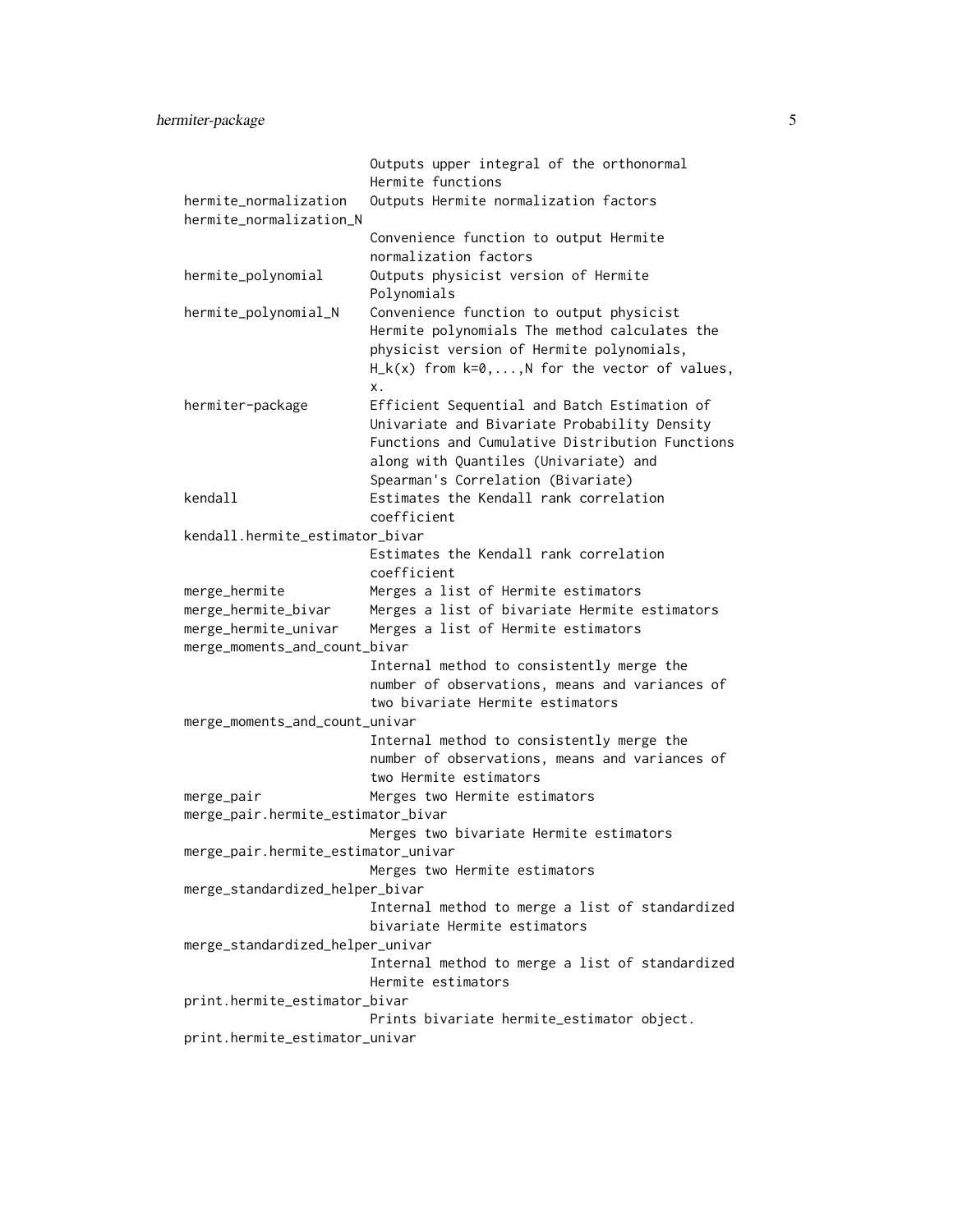<span id="page-5-0"></span>

|                                            | Prints univariate hermite_estimator object.     |
|--------------------------------------------|-------------------------------------------------|
| quant                                      | Estimates the quantiles at a vector of          |
|                                            | probability values                              |
| quant.hermite_estimator_univar             |                                                 |
|                                            | Estimates the quantiles at a vector of          |
|                                            | probability values                              |
| spearmans                                  | Estimates the Spearman's rank correlation       |
|                                            | coefficient                                     |
| spearmans.hermite_estimator_bivar          |                                                 |
|                                            | Estimates the Spearman's rank correlation       |
|                                            | coefficient                                     |
| standardizeInputs                          | Standardizes the observation x and updates the  |
|                                            | online moment inputs                            |
| standardizeInputsEW                        | Standardizes the observation x and updates the  |
|                                            | online moment inputs                            |
| summary.hermite_estimator_bivar            |                                                 |
|                                            | Summarizes bivariate hermite_estimator object.  |
| summary.hermite_estimator_univar           |                                                 |
|                                            | Summarizes univariate hermite_estimator object. |
| update_batch                               | Updates the Hermite series based estimator with |
|                                            | a batch of data                                 |
| update_batch.hermite_estimator_bivar       |                                                 |
|                                            | Updates the Hermite series based estimator with |
|                                            | a batch of data                                 |
| update_batch.hermite_estimator_univar      |                                                 |
|                                            | Updates the Hermite series based estimator with |
|                                            | a batch of data                                 |
| update_sequential                          | Updates the Hermite series based estimator      |
|                                            | sequentially                                    |
| update_sequential.hermite_estimator_bivar  |                                                 |
|                                            | Updates the Hermite series based estimator      |
|                                            | sequentially                                    |
| update_sequential.hermite_estimator_univar |                                                 |
|                                            | Updates the Hermite series based estimator      |
|                                            | sequentially                                    |
|                                            |                                                 |

#### Maintainer

Michael Stephanou <michael.stephanou@gmail.com>

#### Author(s)

Michael Stephanou [aut, cre], Melvin Varughese [ctb]

cum\_prob *Estimates the cumulative probability at one or more x values*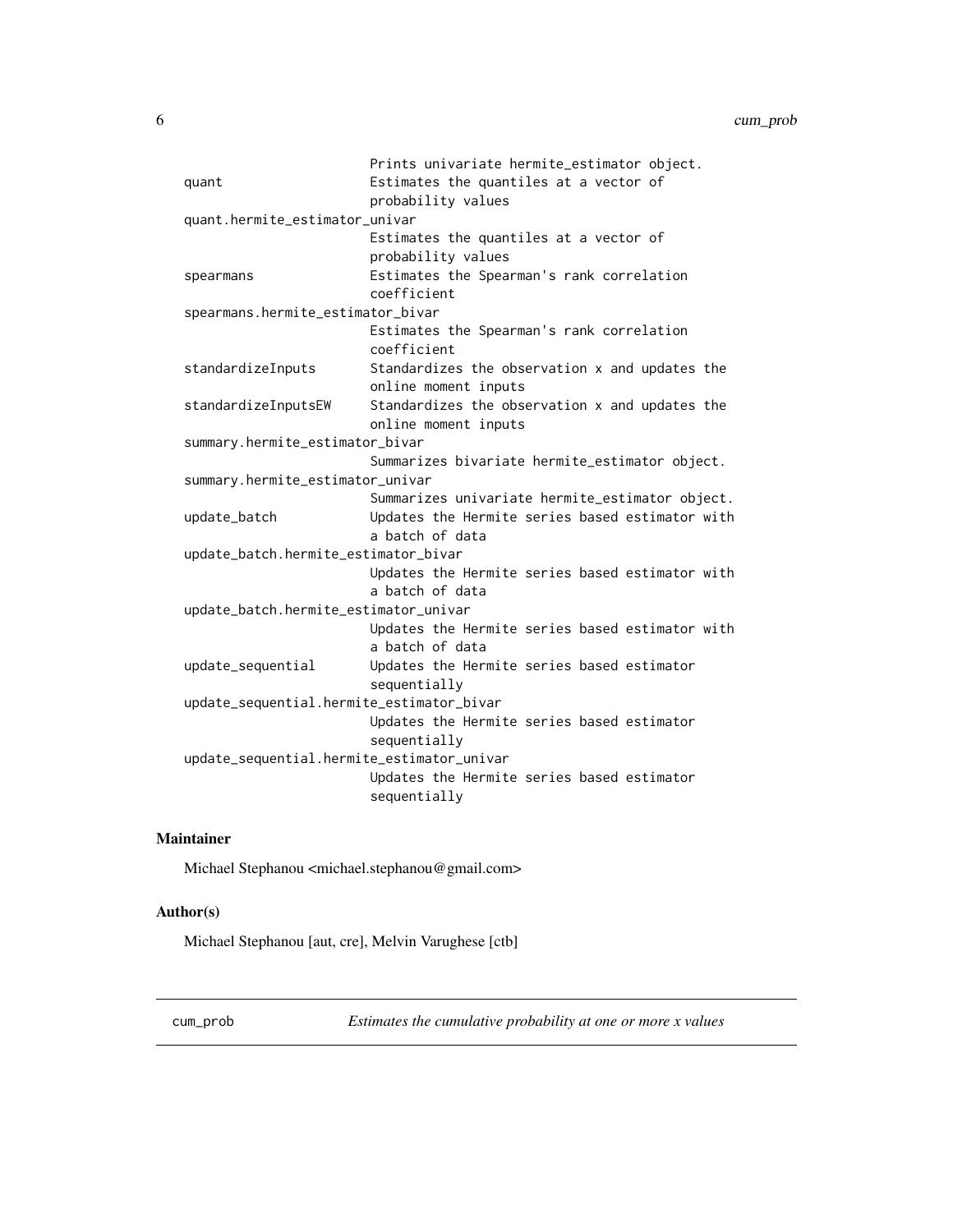#### cum\_prob 7

#### Description

This method calculates the cumulative probability at a vector of x values in the univariate case. In the bivariate case, the method calculates the probability density values for a matrix of x values, each row of which represents a 2-d point.

#### Usage

```
cum_prob(this, x, clipped, accelerate_series = TRUE)
```
#### Arguments

| this              | A hermite estimator univar or hermite estimator bivar object.                                                              |
|-------------------|----------------------------------------------------------------------------------------------------------------------------|
| $\mathsf{x}$      | A numeric vector (univariate) or a numeric matrix (bivariate). Values at which<br>to calculate the cumulative probability. |
| clipped           | A boolean value. This value determines whether cumulative probabilities are<br>clipped to lie between 0 and 1.             |
| accelerate_series | A boolean value. This value determines whether Hermite series acceleration is<br>applied.                                  |

#### Details

The object must be updated with observations prior to the use of the method.

#### Value

A numeric vector of cumulative probability values.

```
hermite_est <- hermite_estimator(N = 10, standardize = TRUE,
est_type="univariate")
hermite_est <- update_batch(hermite_est, rnorm(30))
cdf_est <- cum_prob(hermite_est, c(0, 0.5, 1))
hermite_est <- hermite_estimator(N = 10, standardize = TRUE,
est_type="bivariate")
hermite_est <- update_batch(hermite_est, x = matrix(rnorm(60),
nrow=30, ncol=2,byrow=TRUE))
cdf\_est \leq cum\_prob(hermite\_est, matrix(c(0, 0, 0.5, 0.5, 1, 1), nrow=3,ncol=2,byrow=TRUE))
```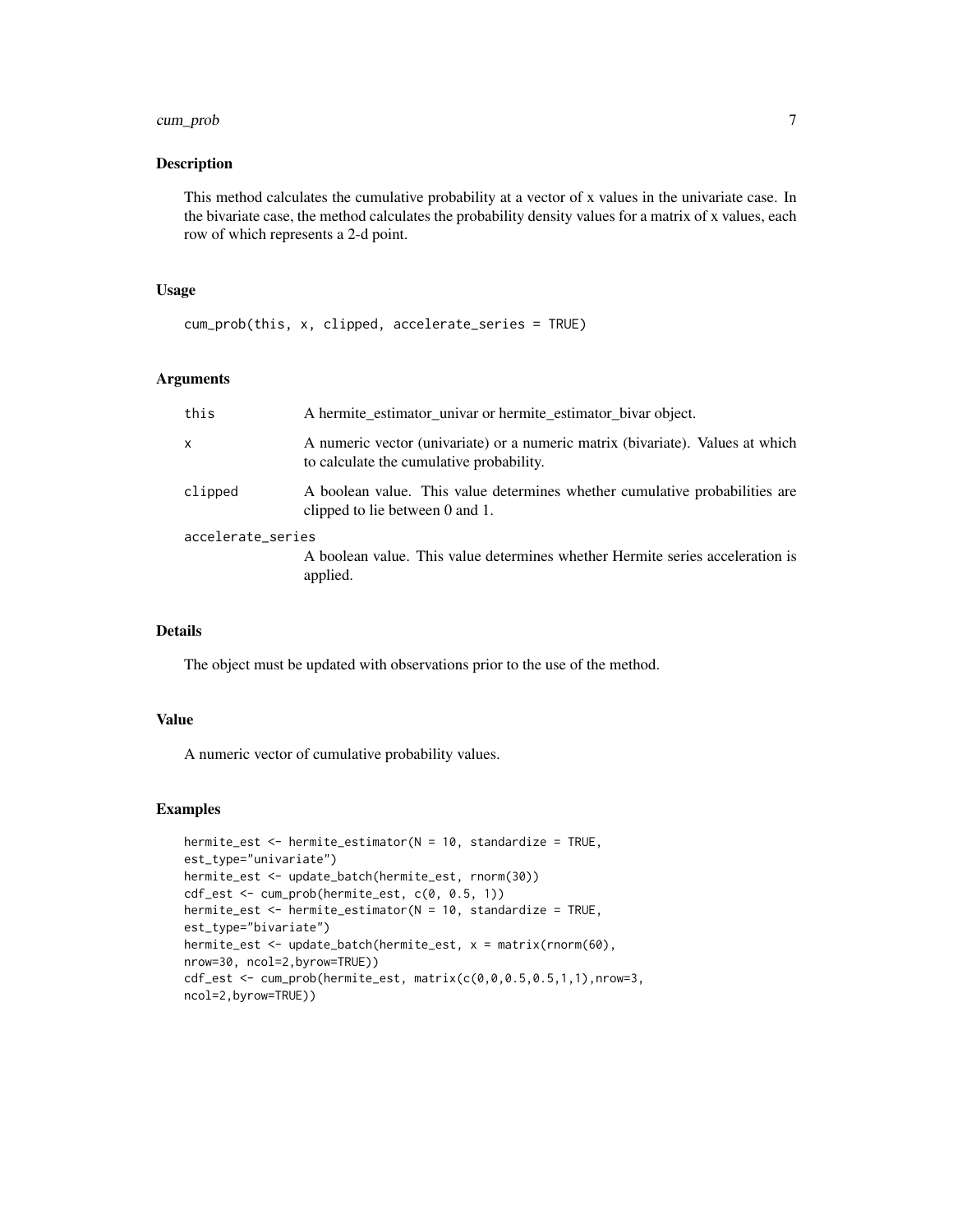```
cum_prob.hermite_estimator_bivar
```
*Estimates the cumulative probabilities for a matrix of 2-d x values*

#### Description

This method calculates the cumulative probability values for a matrix of 2-d x vector values using the hermite\_estimator\_bivar object (this).

#### Usage

```
## S3 method for class 'hermite_estimator_bivar'
cum_prob(this, x, clipped = FALSE, accelerate_series = FALSE)
```
#### Arguments

| this              | A hermite estimator bivar object.                                                                                        |
|-------------------|--------------------------------------------------------------------------------------------------------------------------|
| X                 | A numeric matrix. Each row corresponds to a 2-d coordinate.                                                              |
| clipped           | A boolean value. This value determines whether cumulative probabilities are<br>clipped to lie within the range $[0,1]$ . |
| accelerate_series |                                                                                                                          |
|                   | A boolean value. Series acceleration has not yet been implemented for bivariate                                          |
|                   | estimators.                                                                                                              |

#### Details

The object must be updated with observations prior to the use of this method.

#### Value

A numeric vector of cumulative probability values.

```
hermite_est <- hermite_estimator_bivar(N = 10, standardize = TRUE)
hermite_est <- update_batch(hermite_est, matrix(rnorm(30*2), nrow=30,
ncol=2, byrow = TRUE))
cdf_est <- cum_prob(hermite_est, matrix(c(0, 0, 1, 1, 2, 2), nrow=3, ncol=2,
byrow = TRUE))
```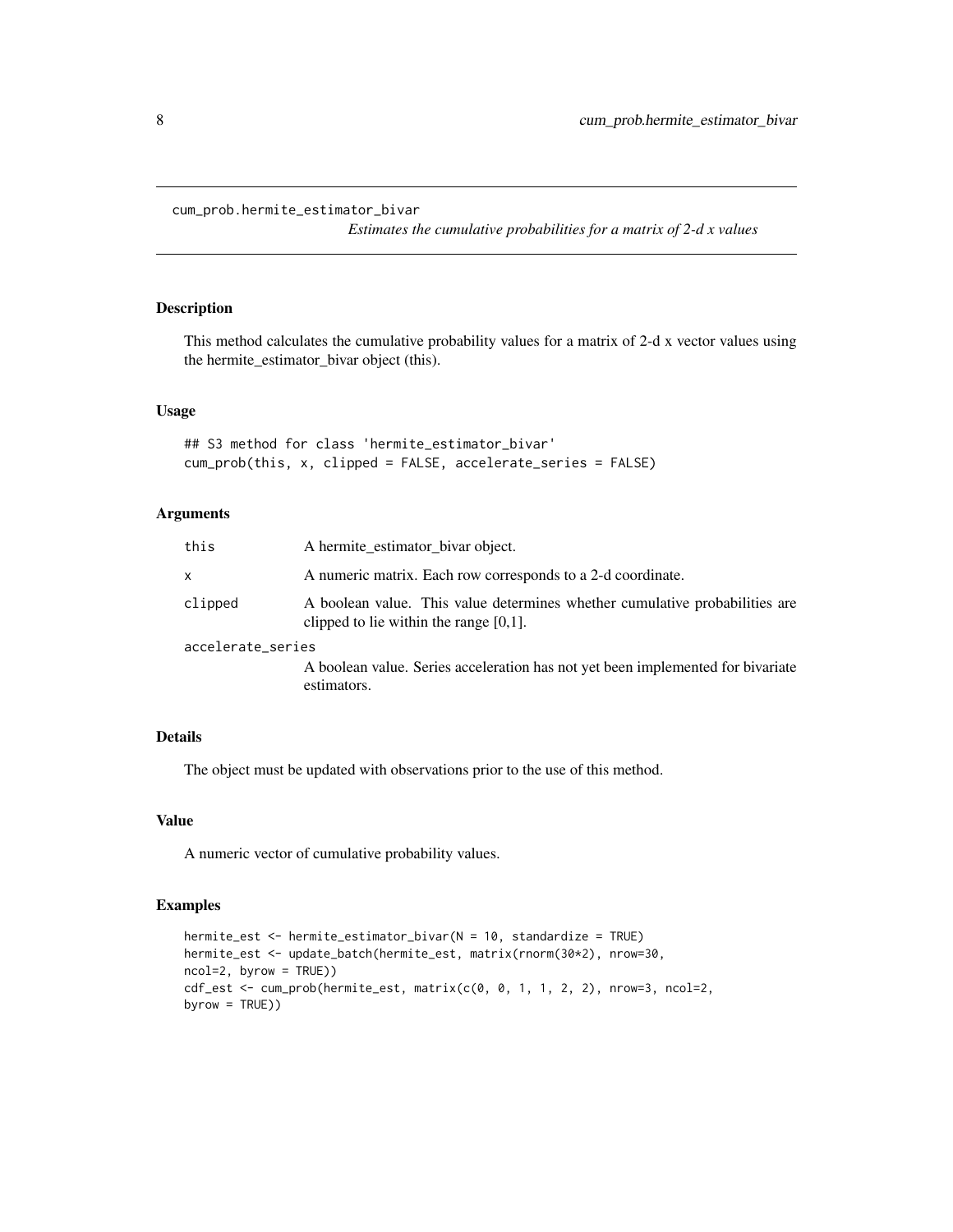<span id="page-8-0"></span>cum\_prob.hermite\_estimator\_univar

*Estimates the cumulative probability for a vector of x values*

#### Description

This method calculates the cumulative probability values at a vector of x values using the hermite\_estimator\_univar object (this).

#### Usage

## S3 method for class 'hermite\_estimator\_univar' cum\_prob(this, x, clipped = FALSE, accelerate\_series = TRUE)

#### Arguments

| this              | A hermite_estimator_univar object.                                                                                       |
|-------------------|--------------------------------------------------------------------------------------------------------------------------|
| X                 | A numeric vector. Values at which to estimate the cumulative probability                                                 |
| clipped           | A boolean value. This value determines whether cumulative probabilities are<br>clipped to lie within the range $[0,1]$ . |
| accelerate_series |                                                                                                                          |
|                   | A boolean value. This value determines whether Hermite series acceleration is<br>applied.                                |

#### Details

The object must be updated with observations prior to the use of this method.

#### Value

A numeric vector of cumulative probability values.

```
hermite_est <- hermite_estimator_univar(N = 10, standardize = TRUE)
hermite_est <- update_batch(hermite_est, rnorm(30))
cdf_est <- cum_prob(hermite_est, c(0, 0.5, 1))
```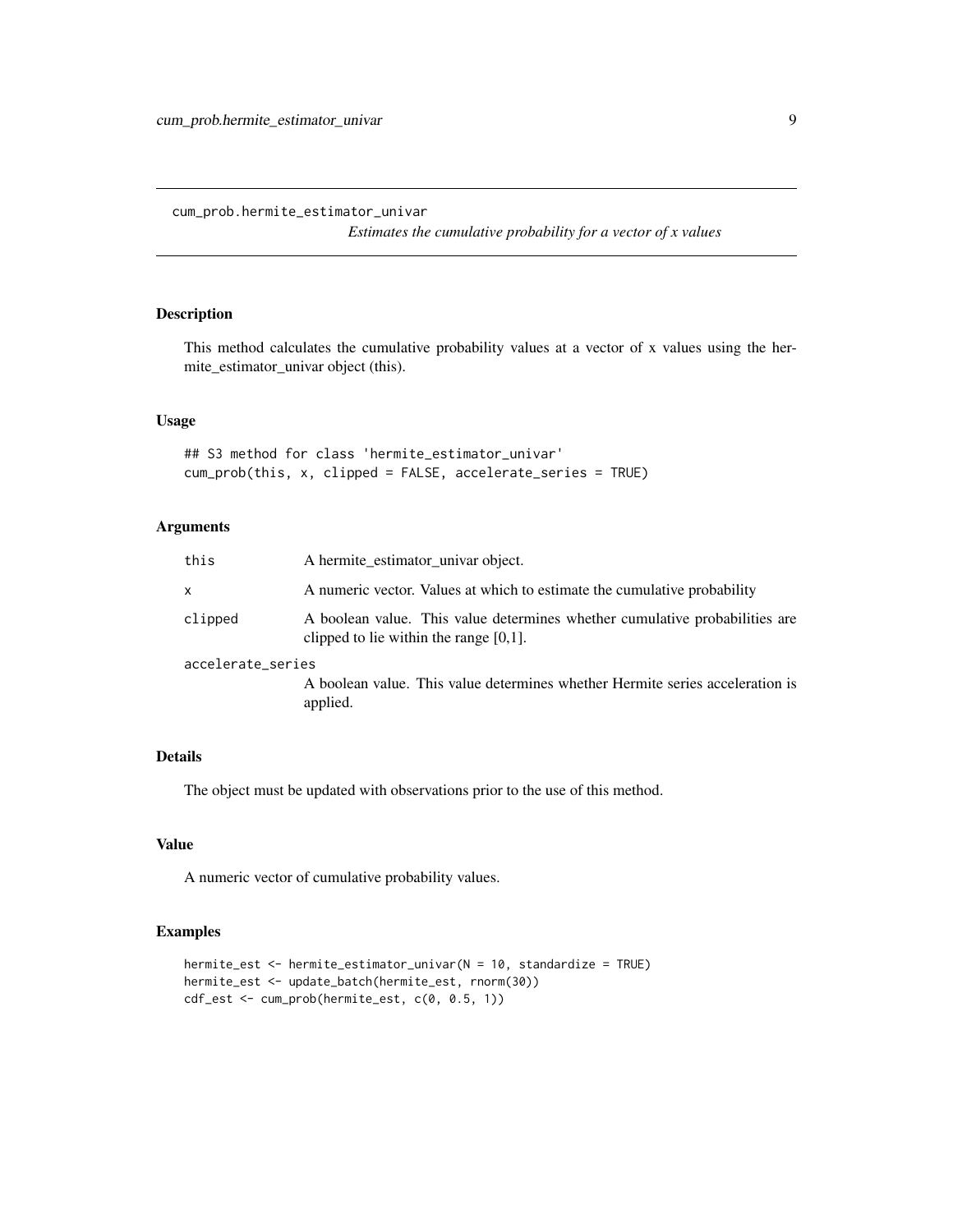<span id="page-9-0"></span>

#### Description

This method calculates the probability density values at a vector of x values in the univariate case. In the bivariate case, the method calculates the probability density values for a matrix of x values, each row of which represents a 2-d point.

#### Usage

dens(this, x, clipped, accelerate\_series = TRUE)

#### Arguments

| this              | A hermite_estimator_univar or hermite_estimator_bivar object.                                                             |
|-------------------|---------------------------------------------------------------------------------------------------------------------------|
| x                 | A numeric vector (univariate) or a numeric matrix (bivariate) of values at which<br>to calculate the probability density. |
| clipped           | A boolean value. This value determines whether probability densities are clipped<br>to be bigger than zero.               |
| accelerate_series | A boolean value. This value determines whether Hermite series acceleration is<br>applied.                                 |

#### Details

The object must be updated with observations prior to the use of the method.

#### Value

A numeric vector of probability density values.

```
hermite_est <- hermite_estimator(N = 10, standardize = TRUE,
est_type="univariate")
hermite_est <- update_batch(hermite_est, rnorm(30))
pdf_est <- dens(hermite_est, c(0, 0.5, 1))
hermite_est <- hermite_estimator(N = 10, standardize = TRUE,
est_type="bivariate")
hermite_est <- update_batch(hermite_est, x = matrix(rnorm(60),
nrow=30, ncol=2,byrow=TRUE))
pdf_est <- dens(hermite_est, matrix(c(0,0,0.5,0.5,1,1),nrow=3,
ncol=2,byrow=TRUE))
```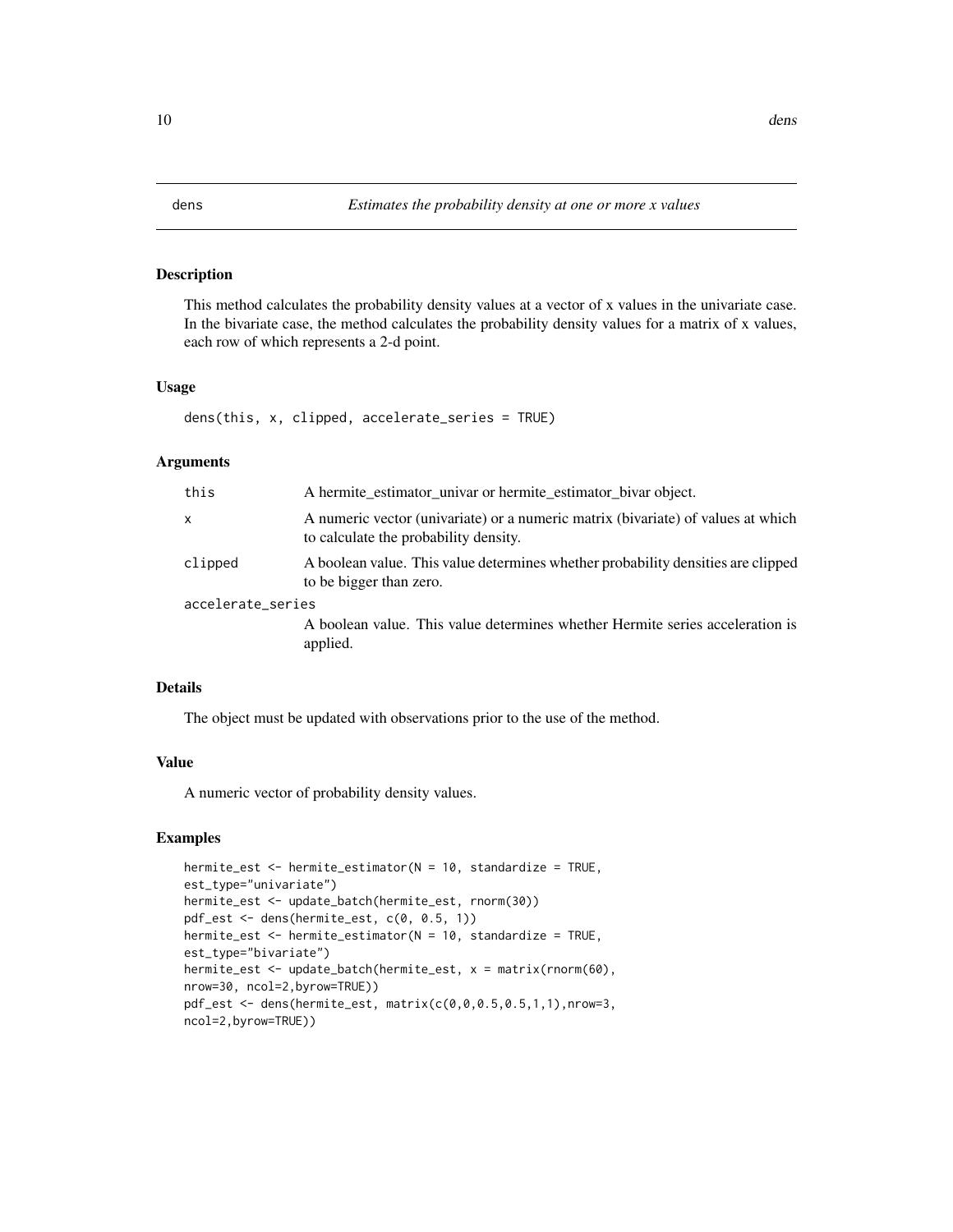<span id="page-10-0"></span>dens.hermite\_estimator\_bivar

*Estimates the probability densities for a matrix of 2-d x values*

#### Description

This method calculates the probability density values for a matrix of 2-d x vector values using the hermite\_estimator\_bivar object (this).

#### Usage

```
## S3 method for class 'hermite_estimator_bivar'
dens(this, x, clipped = FALSE, accelerate_series = FALSE)
```
#### Arguments

| A hermite estimator bivar object.                                                                           |
|-------------------------------------------------------------------------------------------------------------|
| A numeric matrix. Each row corresponds to a 2-d coordinate.                                                 |
| A boolean value. This value determines whether probability densities are clipped<br>to be bigger than zero. |
| accelerate_series                                                                                           |
| A boolean value. Series acceleration has not yet been implemented for bivariate<br>estimators.              |
|                                                                                                             |

#### Details

The object must be updated with observations prior to the use of the method.

#### Value

A numeric vector of probability density values.

```
hermite_est <- hermite_estimator_bivar(N = 10, standardize = TRUE)
hermite_est <- update_batch(hermite_est, matrix(rnorm(30*2), nrow=30,
ncol=2, byrow = TRUE))
cdf_est <- dens(hermite_est, matrix(c(0, 0, 1, 1, 2, 2), nrow=3, ncol=2,
byrow = TRUE))
```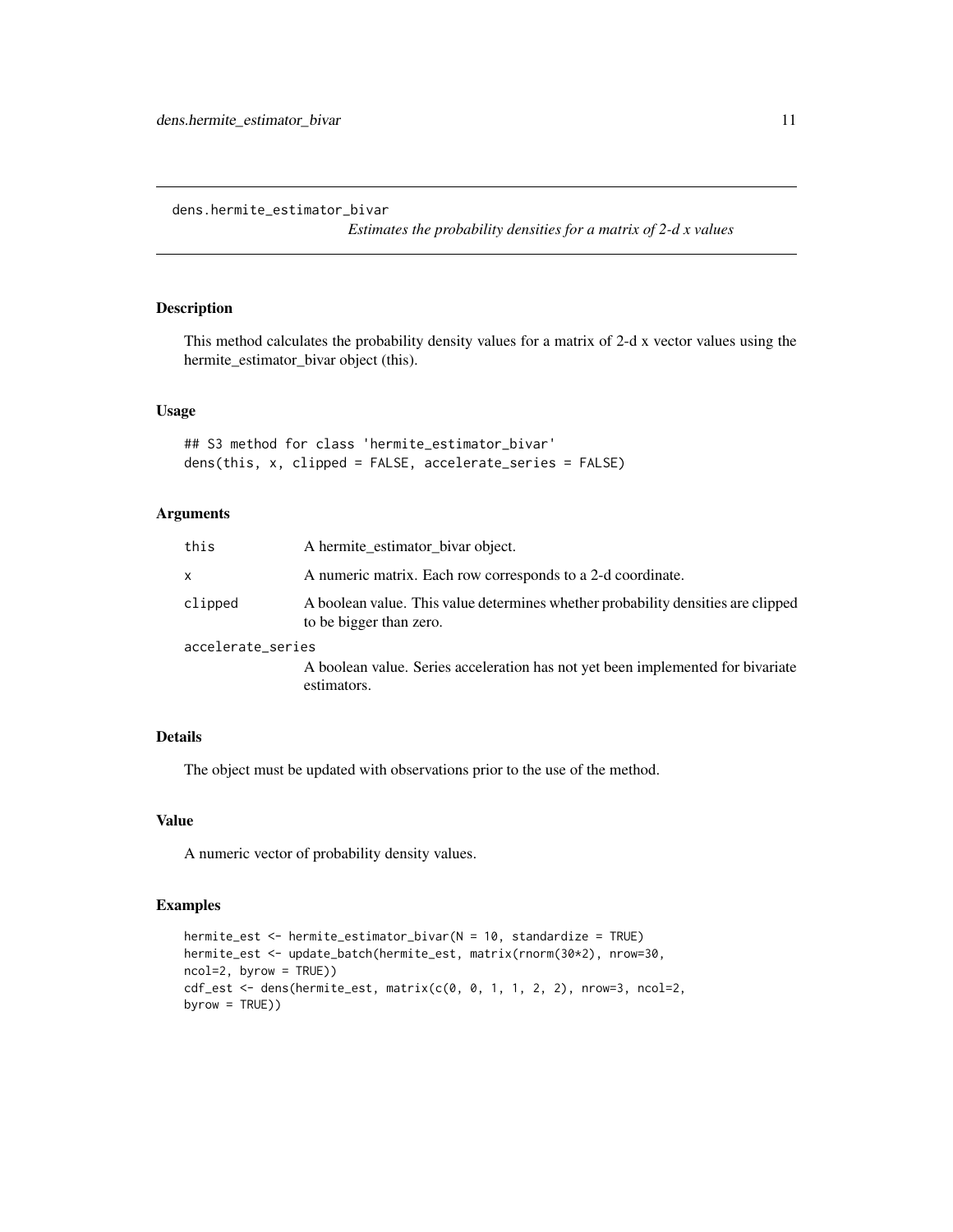<span id="page-11-0"></span>dens.hermite\_estimator\_univar

*Estimates the probability density for a vector of x values*

#### Description

This method calculates the probability density values at a vector of x values using the hermite\_estimator\_univar object (this).

#### Usage

## S3 method for class 'hermite\_estimator\_univar' dens(this, x, clipped = FALSE, accelerate\_series = TRUE)

#### Arguments

| this              | A hermite estimator univar object.                                                                          |
|-------------------|-------------------------------------------------------------------------------------------------------------|
| $\mathsf{x}$      | A numeric vector. Values at which to estimate the probability density.                                      |
| clipped           | A boolean value. This value determines whether probability densities are clipped<br>to be bigger than zero. |
| accelerate_series |                                                                                                             |
|                   | A boolean value. This value determines whether Hermite series acceleration is<br>applied.                   |

#### Details

The object must be updated with observations prior to the use of the method.

#### Value

A numeric vector of probability density values.

```
hermite_est <- hermite_estimator_univar(N = 10, standardize = TRUE)
hermite_est <- update_batch(hermite_est, rnorm(30))
pdf_est <- dens(hermite_est, c(0, 0.5, 1))
```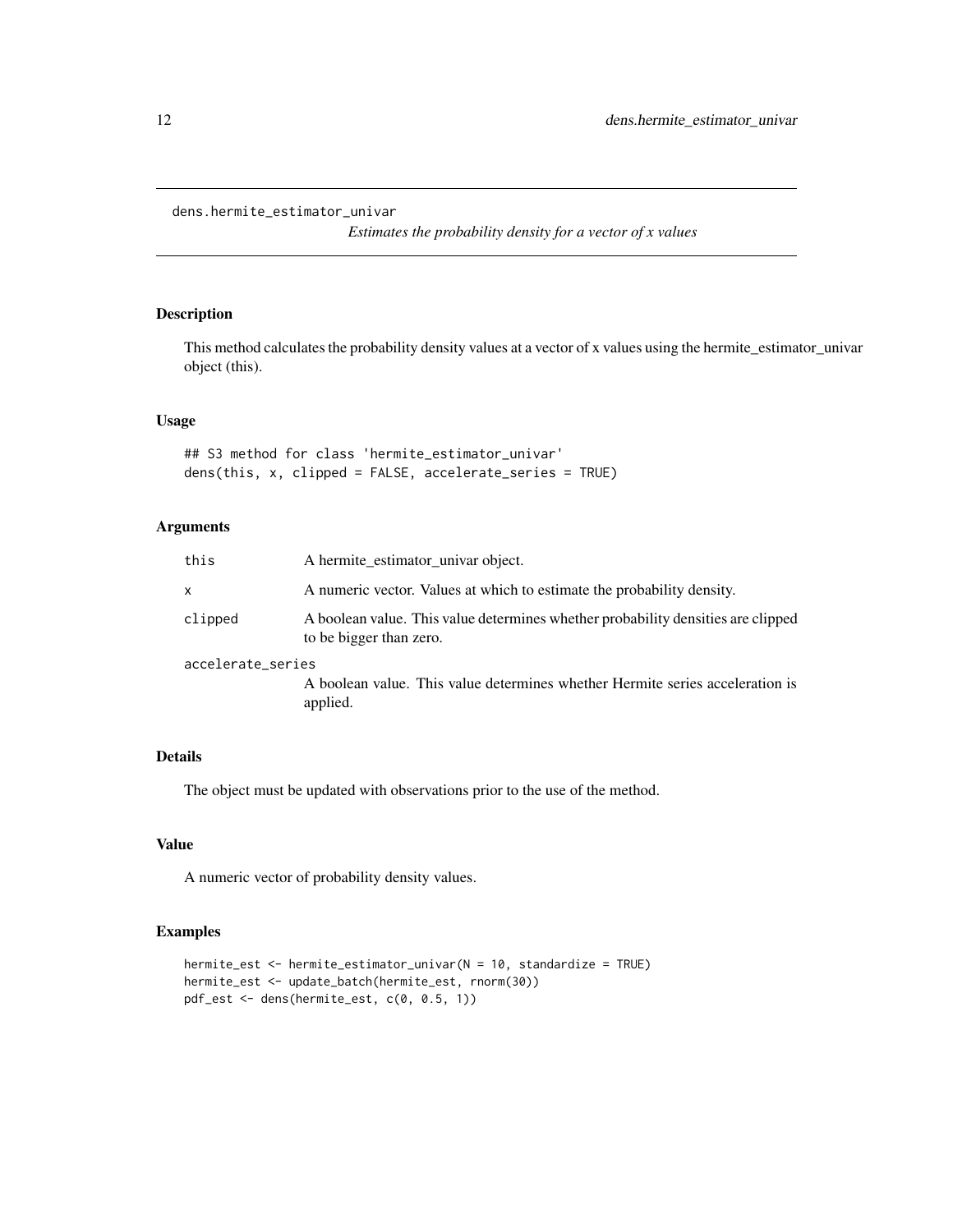<span id="page-12-0"></span>gauss\_hermite\_quad\_100

*Calculates*  $\int$   $-\infty$   $\infty$   $f(x)e^$   $-x$   $2dx$  *using Gauss-Hermite quadrature with 100 terms.*

#### **Description**

Calculates  $\int_{-\infty}^{\infty} f(x)e^{-x^2} dx$  using Gauss-Hermite quadrature with 100 terms.

#### Usage

gauss\_hermite\_quad\_100(f)

#### Arguments

f A function.

#### Value

A numeric value.

hermite\_estimator *A class to sequentially estimate univariate and bivariate pdfs and cdfs along with quantile functions in the univariate setting and nonparametric correlations in the bivariate setting.*

#### Description

The hermite\_estimator class provides a unified interface to the univariate and bivariate Hermite series based estimators, leveraging generic methods and multiple dispatch. Methods are included for the sequential or one-pass batch estimation of the full probability density function and cumulative distribution function in the univariate and bivariate settings. Sequential or one-pass batch estimation methods are also provided for the full quantile function in the univariate setting and the Spearman's rank correlation estimator in the bivariate setting.

#### Usage

```
hermite_estimator(
 N = 30.
  standardize = TRUE,
  exp_weight_lambda = NA,
  est_type = "univariate"
)
```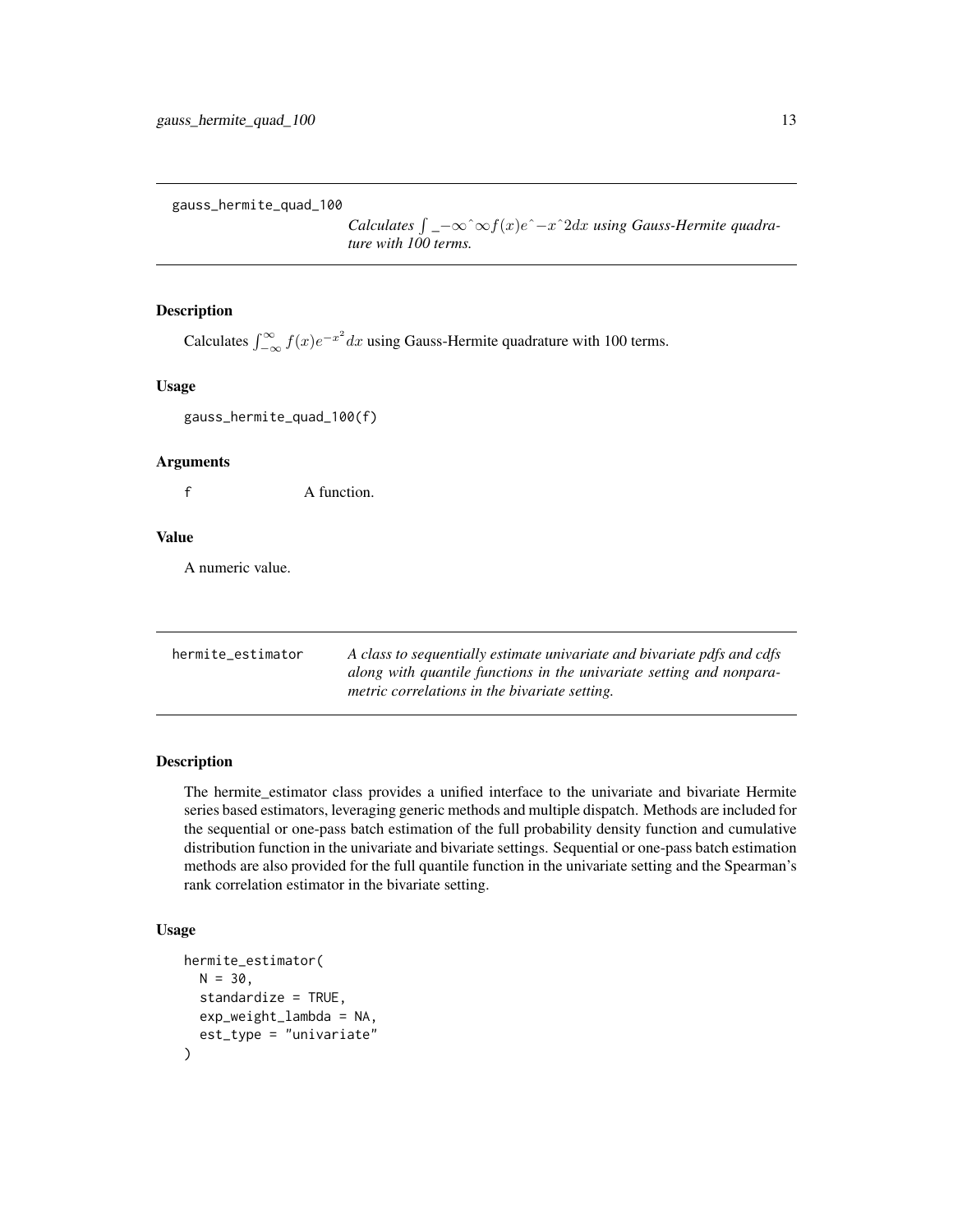#### <span id="page-13-0"></span>Arguments

| N                 | An integer between 0 and 75. The Hermite series based estimator is truncated at<br>$N+1$ terms.                                                                                                 |
|-------------------|-------------------------------------------------------------------------------------------------------------------------------------------------------------------------------------------------|
| standardize       | A boolean value. Determines whether the observations are standardized, a trans-<br>formation which often improves performance.                                                                  |
| exp_weight_lambda |                                                                                                                                                                                                 |
|                   | A numerical value between 0 and 1. This parameter controls the exponential<br>weighting of the Hermite series based estimator. If this parameter is NA, no<br>exponential weighting is applied. |
| est_type          | A string value. Options are "univariate" or "bivariate".                                                                                                                                        |
|                   |                                                                                                                                                                                                 |

#### Value

An S3 object of class hermite\_estimator\_univar or hermite\_estimator\_bivar.

#### Author(s)

Michael Stephanou <michael.stephanou@gmail.com>

#### Examples

```
hermite_est <- hermite_estimator(N = 30, standardize = TRUE,
est_type="univariate")
```

```
hermite_estimator_bivar
```
*A class to sequentially estimate bivariate pdfs, cdfs and nonparametric correlations*

#### Description

This method constructs an S3 object with methods for nonparametric estimation of bivariate pdfs and cdfs along with nonparametric correlations.

#### Usage

```
hermite_estimator_bivar(N = 30, standardize = TRUE, exp_weight_lambda = NA)
```
#### Arguments

| N                 | An integer between 0 and 75. The Hermite series based estimator is truncated at<br>$N+1$ terms.                                                                                                 |
|-------------------|-------------------------------------------------------------------------------------------------------------------------------------------------------------------------------------------------|
| standardize       | A boolean value. Determines whether the observations are standardized, a trans-<br>formation which often improves performance.                                                                  |
| exp_weight_lambda |                                                                                                                                                                                                 |
|                   | A numerical value between 0 and 1. This parameter controls the exponential<br>weighting of the Hermite series based estimator. If this parameter is NA, no<br>exponential weighting is applied. |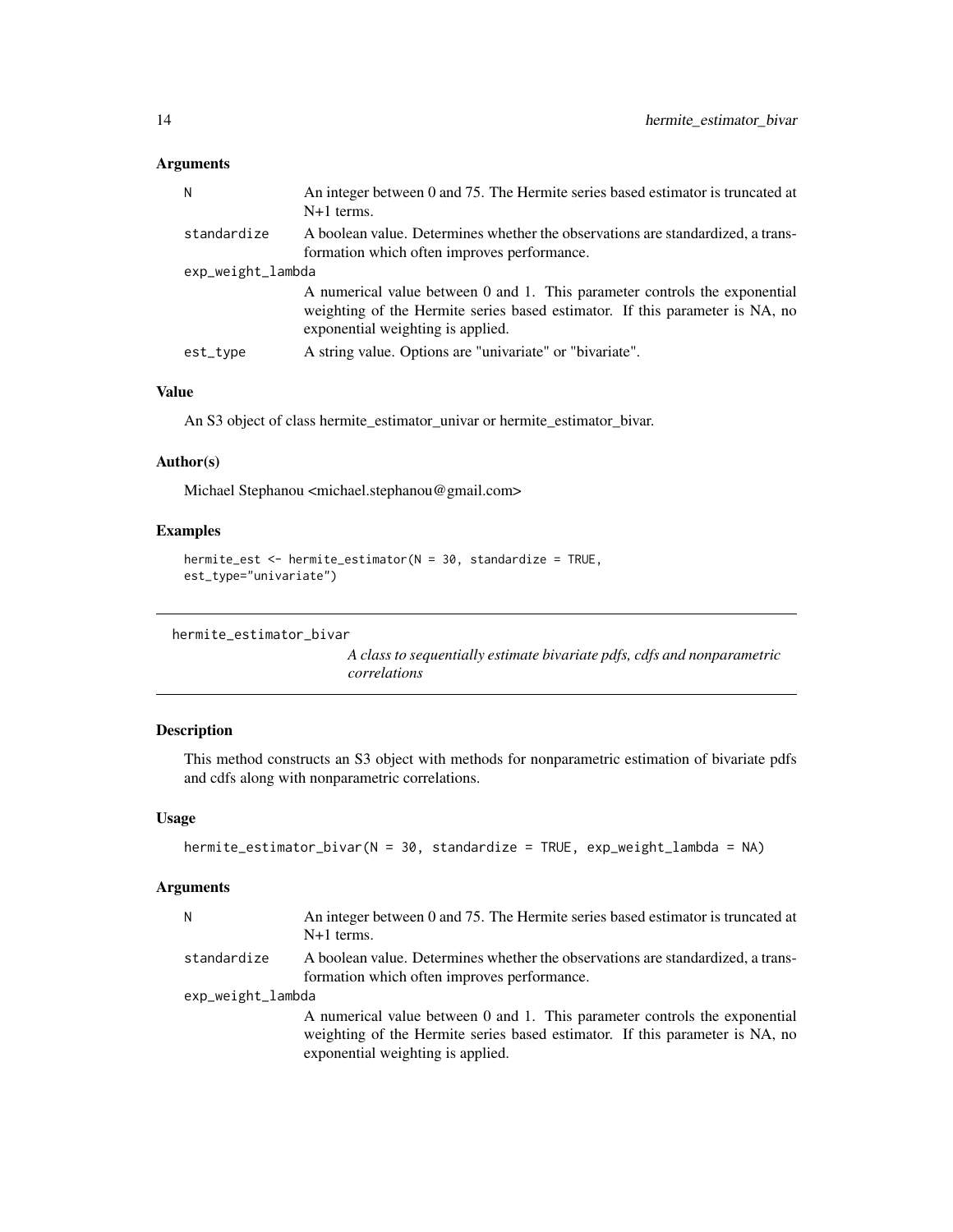#### <span id="page-14-0"></span>Details

The hermite\_estimator\_bivar class allows the sequential or one-pass batch estimation of the full bivariate probability density function and cumulative distribution function along with the Spearman's rank correlation coefficient. It is well suited to streaming data (both stationary and non-stationary) and to efficient estimation in the context of massive or distributed data sets. Indeed,estimators constructed on different subsets of a distributed data set can be consistently merged.

#### Value

An S3 object of class hermite estimator bivar, with methods for density function and distribution function estimation along with Spearman's rank correlation estimation.

#### Author(s)

Michael Stephanou <michael.stephanou@gmail.com>

#### Examples

```
hermite_est <- hermite_estimator_bivar(N = 30, standardize = TRUE)
```
hermite\_estimator\_univar

*A class to sequentially estimate univariate pdfs, cdfs and quantile functions*

#### Description

This method constructs an S3 object with associated methods for univariate nonparametric estimation of pdfs, cdfs and quantiles.

#### Usage

```
hermite_estimator_univar(N = 30, standardize = TRUE, exp_weight_lambda = NA)
```
#### Arguments

| N                 | An integer between 0 and 75. The Hermite series based estimator is truncated at<br>$N+1$ terms.                                                                                                 |
|-------------------|-------------------------------------------------------------------------------------------------------------------------------------------------------------------------------------------------|
| standardize       | A boolean value. Determines whether the observations are standardized, a trans-<br>formation which often improves performance.                                                                  |
| exp_weight_lambda |                                                                                                                                                                                                 |
|                   | A numerical value between 0 and 1. This parameter controls the exponential<br>weighting of the Hermite series based estimator. If this parameter is NA, no<br>exponential weighting is applied. |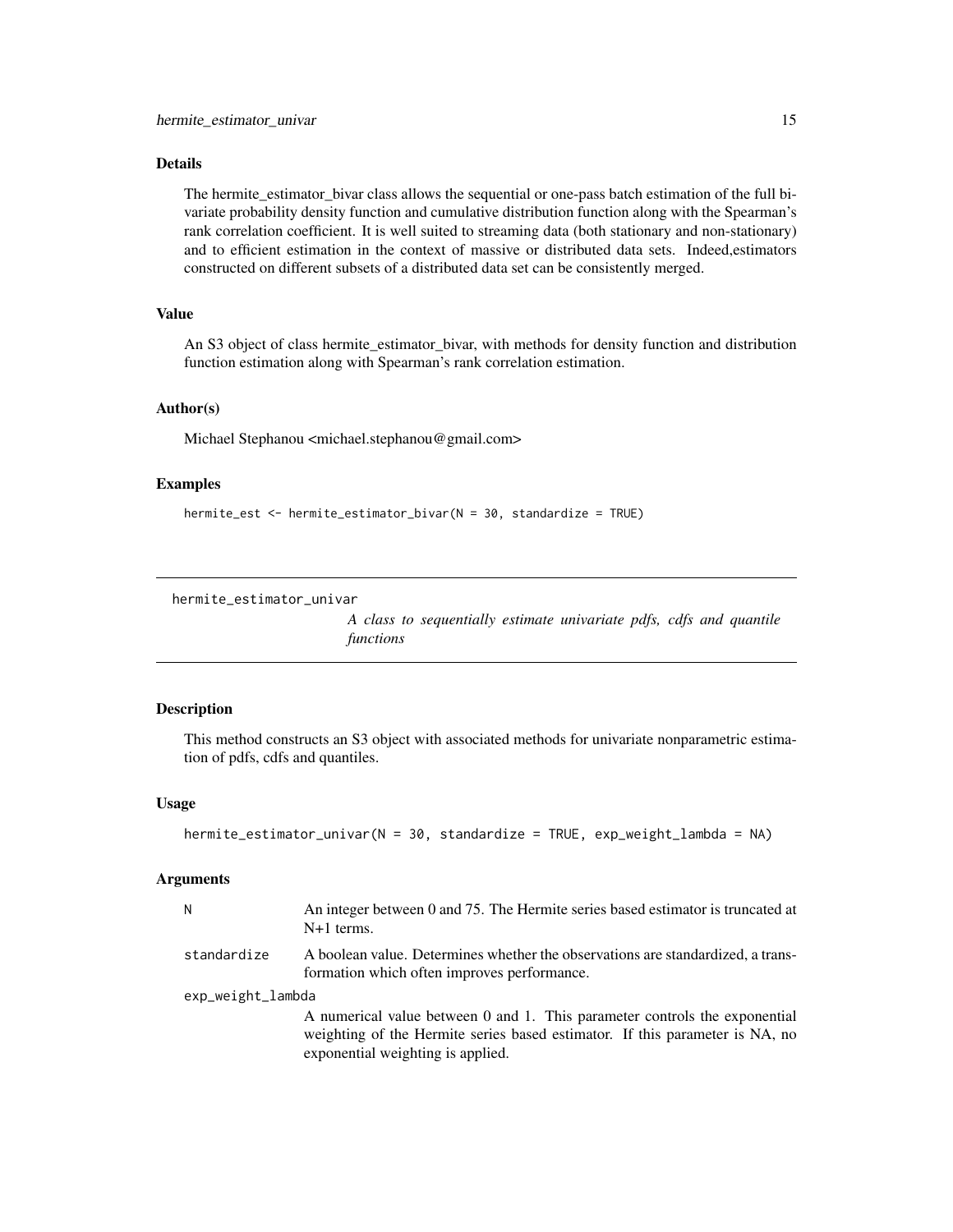#### Details

The hermite\_estimator\_univar class allows the sequential or one-pass batch estimation of the full probability density function, cumulative distribution function and quantile function. It is well suited to streaming data (both stationary and non-stationary) and to efficient estimation in the context of massive or distributed data sets. Indeed, estimators constructed on different subsets of a distributed data set can be consistently merged.

#### Value

An S3 object of class hermite\_estimator\_univar, with methods for density function, distribution function and quantile function estimation.

#### Author(s)

Michael Stephanou <michael.stephanou@gmail.com>

#### Examples

```
hermite_est <- hermite_estimator_univar(N = 30, standardize = TRUE)
```
hermite\_function *Outputs orthonormal Hermite functions*

#### Description

The method calculates the orthonormal Hermite functions,  $h_k(x)$  from  $k = 0, \ldots, N$  for the vector of values, x.

#### Usage

```
hermite_function(N, x, normalization)
```
#### Arguments

| N | An integer number.                                                                                          |
|---|-------------------------------------------------------------------------------------------------------------|
| X | A numeric vector.                                                                                           |
|   | normalization A numeric vector of normalization factors generated by the hermite normalization<br>function. |

#### Value

A numeric matrix with  $N+1$  rows and length(x) columns.

#### Author(s)

Michael Stephanou <michael.stephanou@gmail.com>

<span id="page-15-0"></span>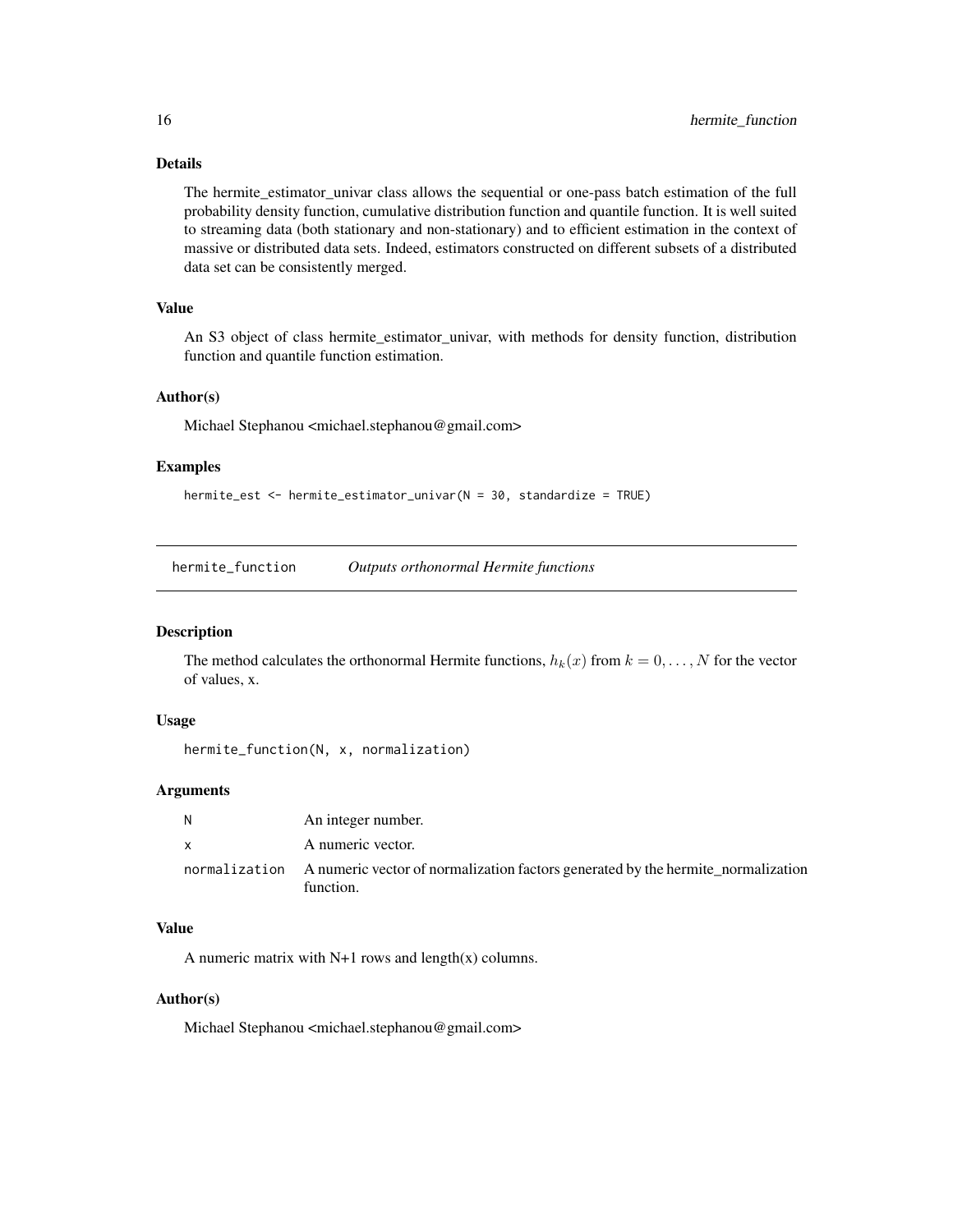<span id="page-16-0"></span>

| hermite_function_N | Convenience function to output orthonormal Hermite functions The   |
|--------------------|--------------------------------------------------------------------|
|                    | method calculates the orthonormal Hermite functions, $h_k(x)$ from |
|                    | $k = 0, \ldots, N$ for the vector of values, x.                    |

#### Description

Convenience function to output orthonormal Hermite functions

The method calculates the orthonormal Hermite functions,  $h_k(x)$  from  $k = 0, \ldots, N$  for the vector of values, x.

#### Usage

```
hermite_function_N(N, x, normalization_hermite = NULL)
```
#### Arguments

N An integer number. x A numeric vector.

normalization\_hermite

A numeric vector. A vector of normalization values necessary in the calculation of the Hermite functions.

#### Value

A numeric matrix with  $N+1$  rows and length(x) columns.

hermite\_function\_sum *Outputs the sum of orthonormal Hermite functions*

#### Description

The method calculates the sum of orthonormal Hermite functions,  $\sum_i h_k(x_i)$  from  $k = 0, \ldots, N$ for the vector of values, x.

#### Usage

hermite\_function\_sum(N, x, normalization)

#### Arguments

| N        | An integer number.                                                                                          |
|----------|-------------------------------------------------------------------------------------------------------------|
| <b>X</b> | A numeric vector.                                                                                           |
|          | normalization A numeric vector of normalization factors generated by the hermite normalization<br>function. |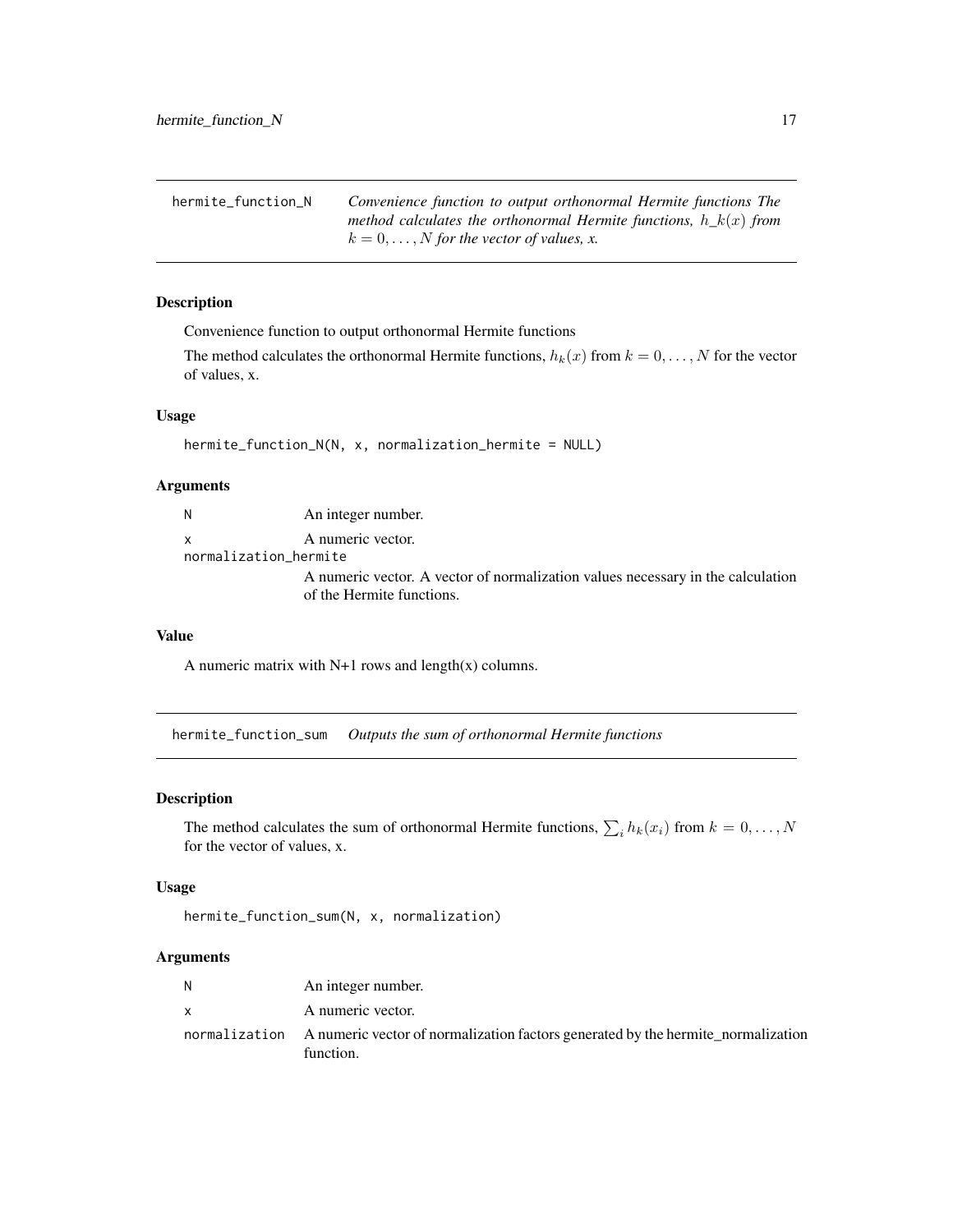<span id="page-17-0"></span>A numeric vector of length N+1.

#### Author(s)

Michael Stephanou <michael.stephanou@gmail.com>

hermite\_function\_sum\_N

*Convenience function to output the sum of orthonormal Hermite functions The method calculates the sum of orthonormal Hermite functions,*  $\sum_{i}$ *ih\_k*(x\_i) *from*  $k = 0, ..., N$  *for the vector of values, x.* 

#### Description

Convenience function to output the sum of orthonormal Hermite functions

The method calculates the sum of orthonormal Hermite functions,  $\sum_i h_k(x_i)$  from  $k = 0, \ldots, N$ for the vector of values, x.

#### Usage

hermite\_function\_sum\_N(N, x, normalization\_hermite = NULL)

#### Arguments

N An integer number.

x A numeric vector.

normalization\_hermite

A numeric vector of normalization factors generated by the hermite\_normalization function.

#### Value

A numeric vector of length N+1.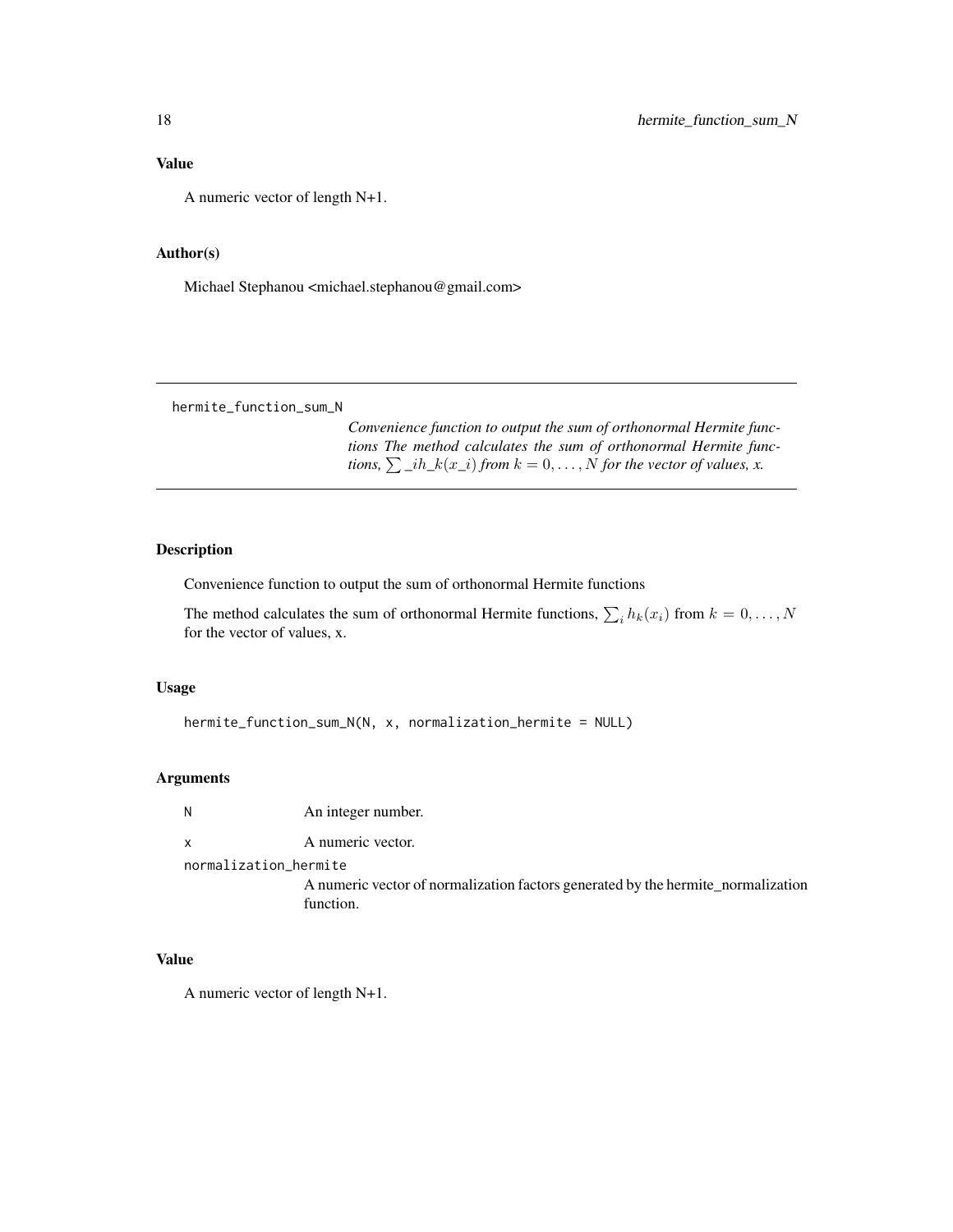<span id="page-18-0"></span>hermite\_integral\_val *Outputs lower integral of the orthonormal Hermite functions*

#### Description

The method calculates  $\int_{-\infty}^{x} h_k(t)dt$  for  $k = 0, ..., N$  and the vector of values x.

#### Usage

hermite\_integral\_val(N, x, hermite\_function\_mat)

#### Arguments

N An integer number. x A numeric vector. hermite\_function\_mat A numeric matrix of Hermite function values generated by the function hermite\_function.

#### Value

A numeric matrix with  $N+1$  rows and length(x) columns.

#### Author(s)

Michael Stephanou <michael.stephanou@gmail.com>

hermite\_integral\_val\_upper

*Outputs upper integral of the orthonormal Hermite functions*

#### **Description**

The method calculates  $\int_x^{\infty} h_k(t)dt$  for  $k = 0, ..., N$  and the vector of values x.

#### Usage

hermite\_integral\_val\_upper(N, x, hermite\_function\_mat)

#### Arguments

N An integer number. x A numeric vector. hermite\_function\_mat A numeric matrix of Hermite function values generated by the function hermite\_function.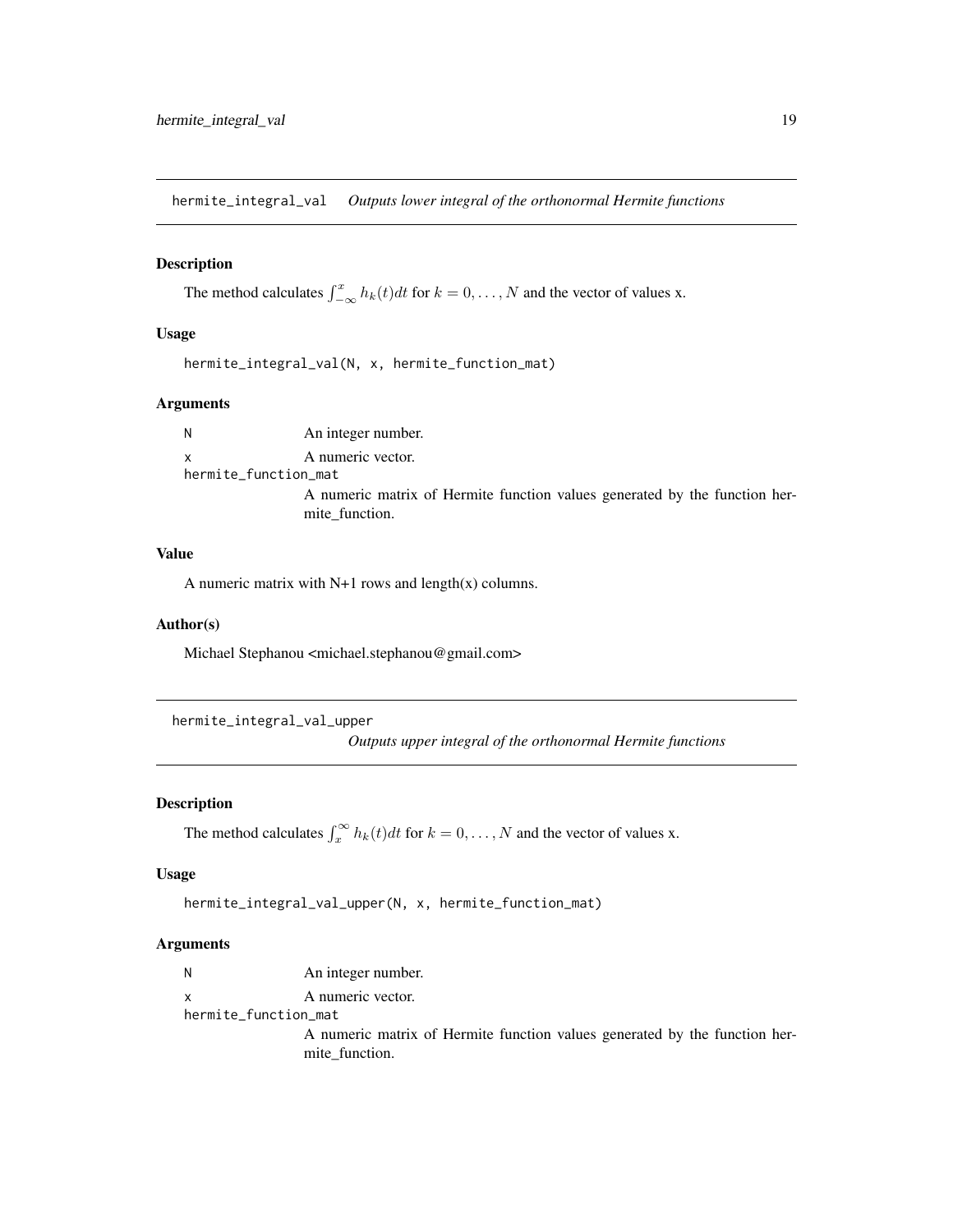#### <span id="page-19-0"></span>Value

A numeric matrix with N+1 rows and length(x) columns.

#### Author(s)

Michael Stephanou <michael.stephanou@gmail.com>

| hermite_int_full | Convenience function to output the integral of the orthonormal Her- |
|------------------|---------------------------------------------------------------------|
|                  | mite functions on the full domain                                   |

#### Description

The method calculates  $\int_{-\infty}^{\infty} h_k(t)dt$  for  $k = 0, \ldots, N$ .

#### Usage

hermite\_int\_full(N)

#### Arguments

N An integer number.

#### Value

A numeric matrix with N+1 rows and 1 columns.

```
hermite_int_full_domain
```
*Outputs integral of the orthonormal Hermite functions on the full domain*

#### Description

The method calculates  $\int_{-\infty}^{\infty} h_k(t)dt$  for  $k = 0, \ldots, N$ .

#### Usage

hermite\_int\_full\_domain(N)

#### Arguments

N An integer number.

#### Value

A numeric matrix with N+1 rows and 1 columns.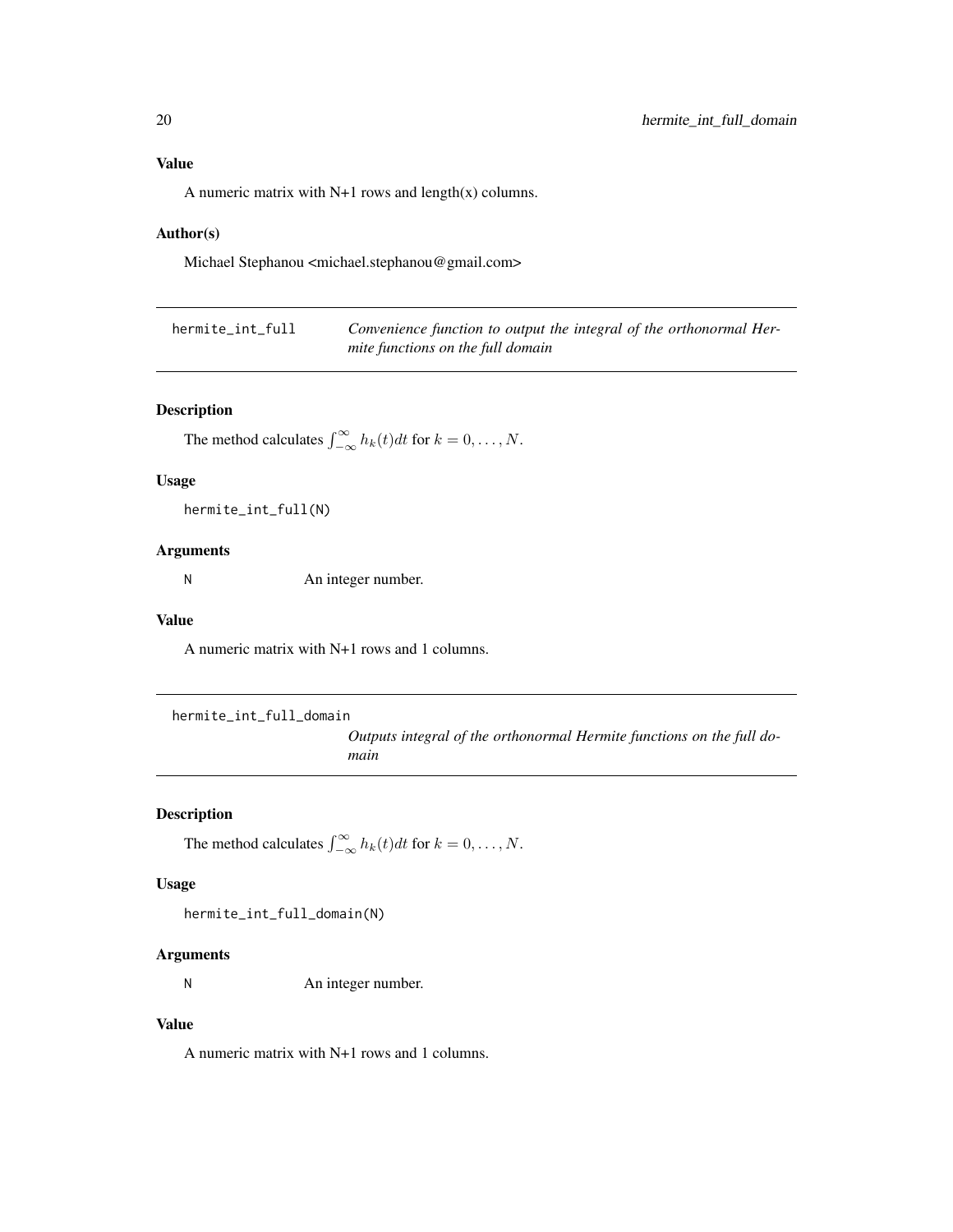<span id="page-20-0"></span>hermite\_int\_lower 21

#### Author(s)

Michael Stephanou <michael.stephanou@gmail.com>

| hermite_int_lower | Convenience function to output a definite integral of the orthonormal |
|-------------------|-----------------------------------------------------------------------|
|                   | <i>Hermite functions</i>                                              |

#### Description

The method calculates  $\int_{-\infty}^{x} h_k(t)dt$  for  $k = 0, ..., N$  and the vector of values x.

#### Usage

```
hermite_int_lower(
 N,
  x,
  hermite_function_matrix = NULL,
  normalization_hermite = NULL
)
```
#### Arguments

N An integer number. x A numeric vector. hermite\_function\_matrix A numeric matrix. A matrix of Hermite function values. normalization\_hermite A numeric vector. A vector of normalization values necessary in the calculation of the Hermite functions.

#### Value

A numeric matrix with  $N+1$  rows and length(x) columns.

hermite\_int\_upper *Convenience function to output a definite integral of the orthonormal Hermite functions*

#### Description

The method calculates  $\int_x^{\infty} h_k(t)dt$  for  $k = 0, ..., N$  and the vector of values x.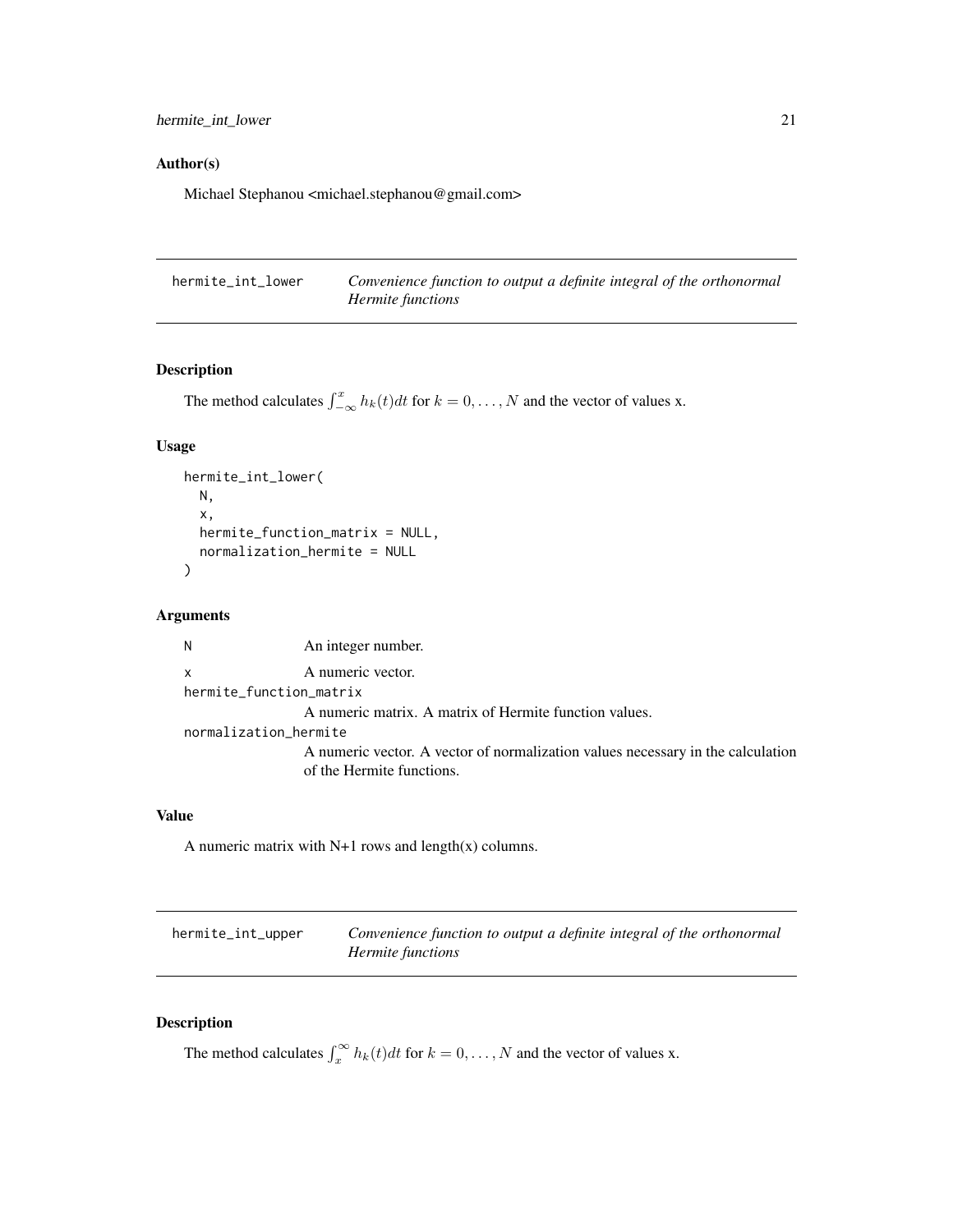#### Usage

```
hermite_int_upper(
 N,
  x,
  hermite_function_matrix = NULL,
  normalization_hermite = NULL
\mathcal{L}
```
#### Arguments

```
N An integer number.
x A numeric vector.
hermite_function_matrix
                A numeric matrix. A matrix of Hermite function values.
normalization_hermite
                A numeric vector. A vector of normalization values necessary in the calculation
                of the Hermite functions.
```
#### Value

A numeric matrix with  $N+1$  rows and length(x) columns.

hermite\_normalization *Outputs Hermite normalization factors*

#### Description

The method returns numeric normalization factors that, when multiplied by the physicist Hermite polynomials  $H_k(x)$ , yield orthonormal Hermite functions  $h_k(x)$  for  $k = 0, \ldots, N$ .

#### Usage

```
hermite_normalization(N)
```
#### Arguments

N An integer number.

#### Value

A numeric vector of length N+1

#### Author(s)

Michael Stephanou <michael.stephanou@gmail.com>

<span id="page-21-0"></span>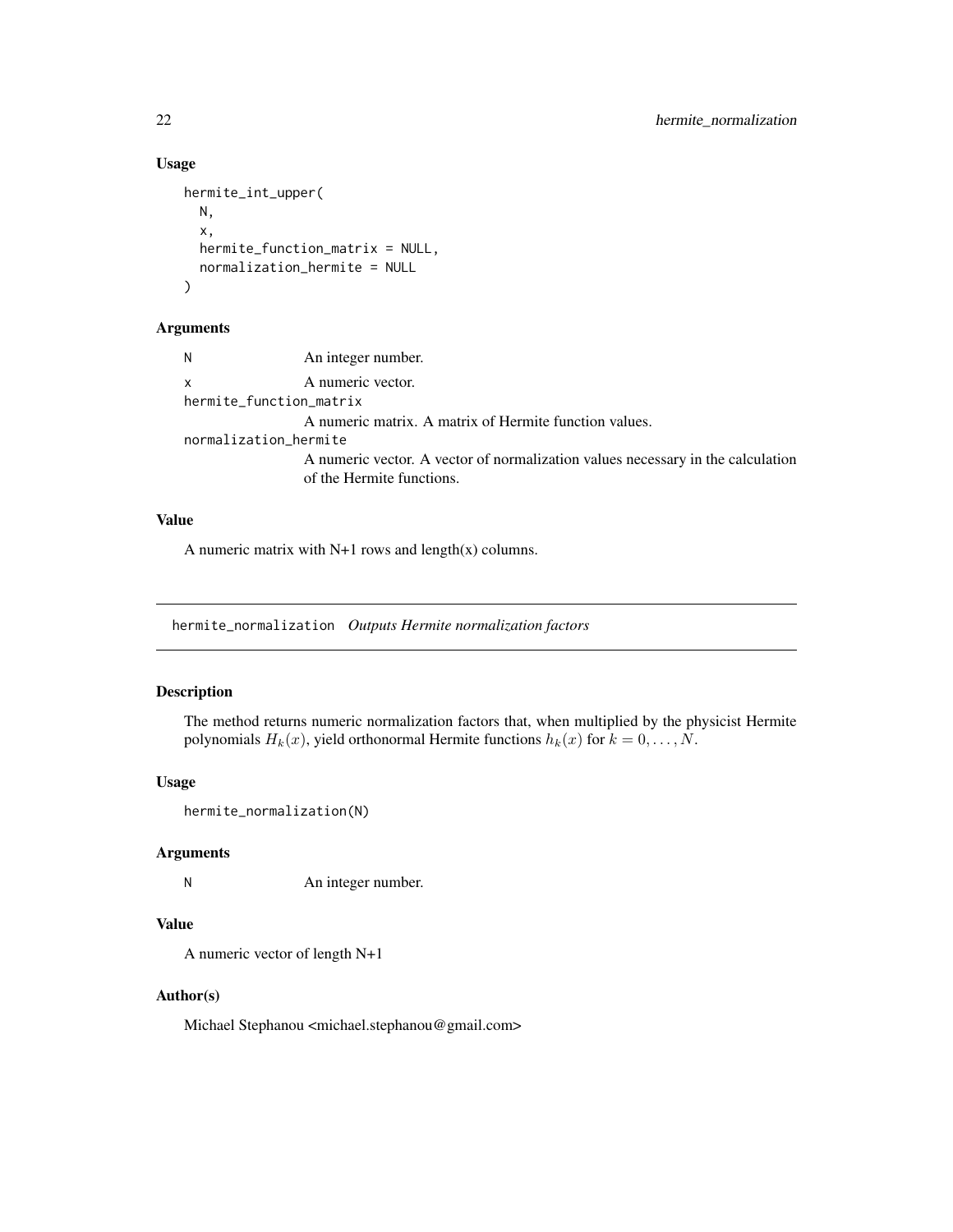<span id="page-22-0"></span>hermite\_normalization\_N

*Convenience function to output Hermite normalization factors*

#### Description

The method returns numeric normalization factors that, when multiplied by the physicist Hermite polynomials  $H_k(x)$ , yield orthonormal Hermite functions  $h_k(x)$  for  $k = 0, \ldots, N$ .

#### Usage

hermite\_normalization\_N(N)

#### Arguments

N An integer number.

#### Value

A numeric vector of length N+1

#### Author(s)

Michael Stephanou <michael.stephanou@gmail.com>

hermite\_polynomial *Outputs physicist version of Hermite Polynomials*

#### Description

The method calculates the physicist version of Hermite polynomials,  $H_k(x)$  from  $k = 0, \ldots, N$  for the vector of values, x.

#### Usage

hermite\_polynomial(N, x)

#### Arguments

| N | An integer number. |
|---|--------------------|
| x | A numeric vector.  |

#### Value

A numeric matrix with N+1 rows and length(x) columns.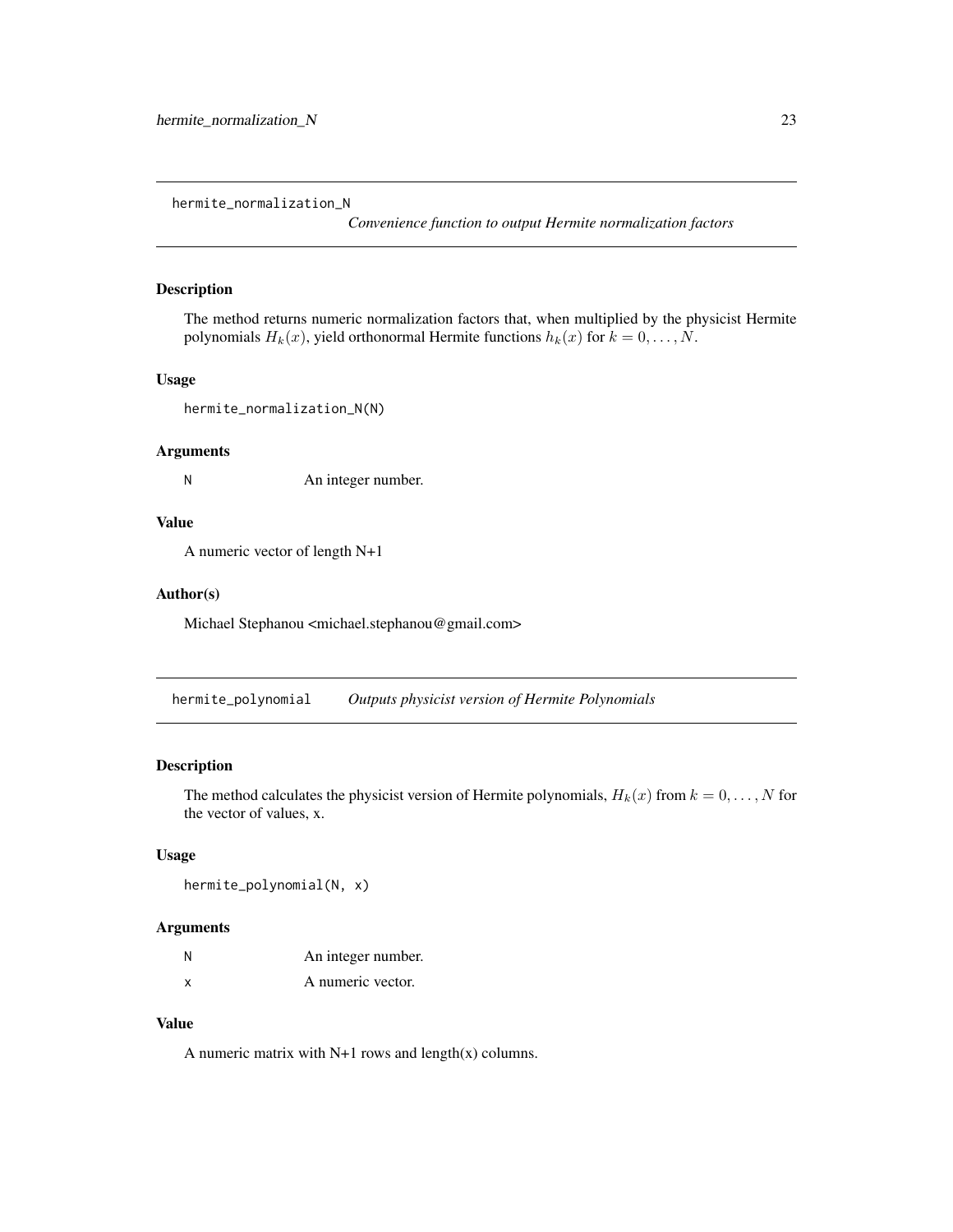#### Author(s)

Michael Stephanou <michael.stephanou@gmail.com>

| hermite_polynomial_N Convenience function to output physicist Hermite polynomials The |
|---------------------------------------------------------------------------------------|
| method calculates the physicist version of Hermite polynomials,                       |
| $H_k(x)$ from $k = 0, \ldots, N$ for the vector of values, x.                         |

#### Description

Convenience function to output physicist Hermite polynomials

The method calculates the physicist version of Hermite polynomials,  $H_k(x)$  from  $k = 0, \ldots, N$  for the vector of values, x.

#### Usage

hermite\_polynomial\_N(N, x)

#### Arguments

| N | An integer number. |
|---|--------------------|
| X | A numeric vector.  |

#### Value

A numeric matrix with  $N+1$  rows and length(x) columns.

kendall *Estimates the Kendall rank correlation coefficient*

#### Description

This method calculates the Kendall rank correlation coefficient value. It is only applicable to the bivariate Hermite estimator i.e. est\_type = "bivariate".

#### Usage

kendall(this, clipped = FALSE)

#### Arguments

| this    | A hermite estimator bivar object.                                                 |
|---------|-----------------------------------------------------------------------------------|
| clipped | A boolean value. Indicates whether to clip the Kendall rank correlation estimates |
|         | to lie between -1 and 1.                                                          |

<span id="page-23-0"></span>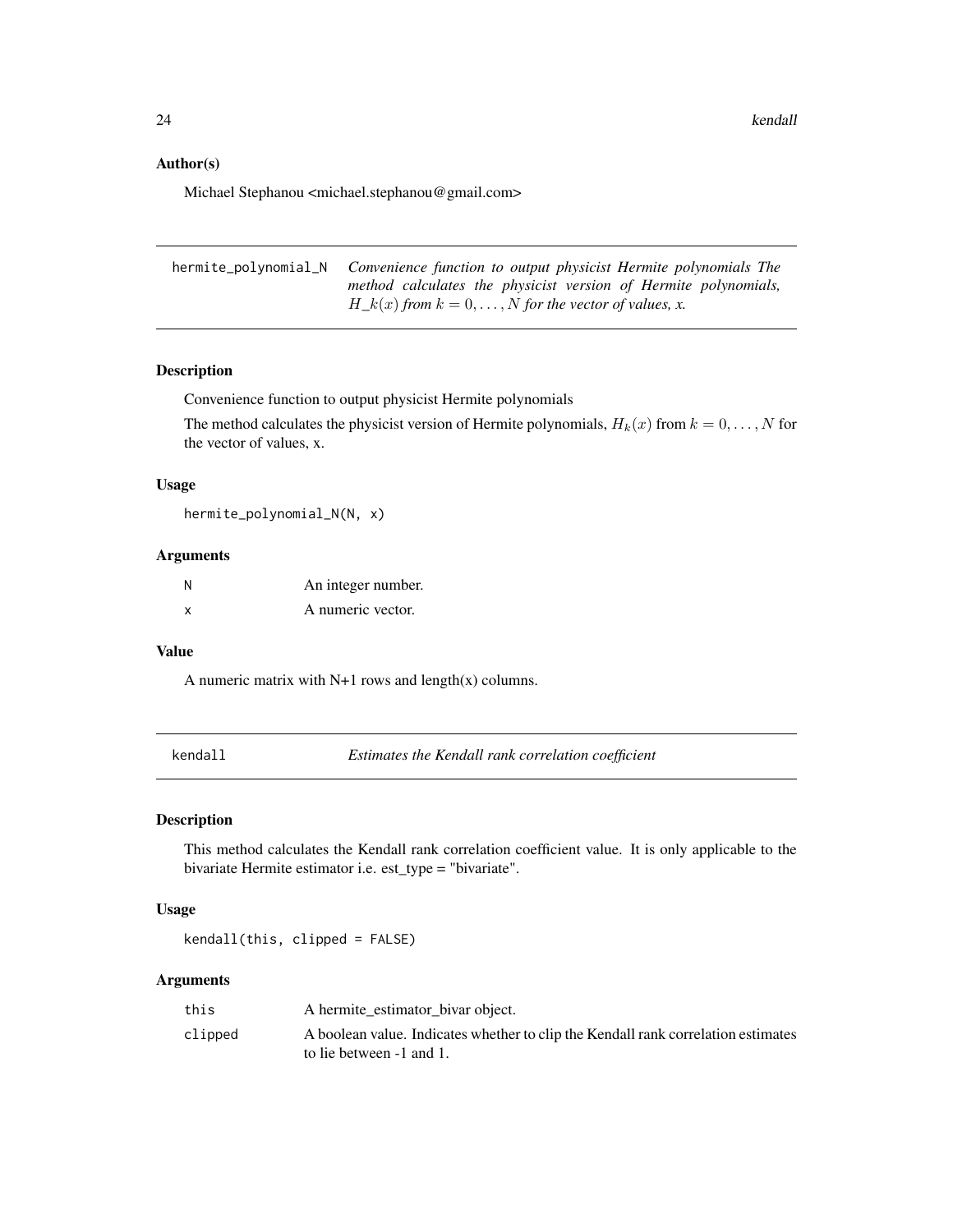#### <span id="page-24-0"></span>Details

The object must be updated with observations prior to the use of this method.

#### Value

A numeric value.

#### Examples

```
hermite_est <- hermite_estimator(N = 10, standardize = TRUE,
est_type="bivariate")
hermite_est <- update_batch(hermite_est, matrix(rnorm(30*2), nrow=30,
ncol=2, byrow = TRUE))
kendall_est <- kendall(hermite_est)
```
kendall.hermite\_estimator\_bivar

*Estimates the Kendall rank correlation coefficient*

#### Description

This method calculates the Kendall rank correlation coefficient value using the hermite\_estimator\_bivar object (this).

#### Usage

## S3 method for class 'hermite\_estimator\_bivar' kendall(this, clipped = FALSE)

#### Arguments

| this    | A hermite estimator bivar object.                                                 |
|---------|-----------------------------------------------------------------------------------|
| clipped | A boolean value. Indicates whether to clip the Kendall rank correlation estimates |
|         | to lie between -1 and 1.                                                          |

#### Details

The object must be updated with observations prior to the use of this method.

#### Value

A numeric value.

```
hermite_est <- hermite_estimator_bivar(N = 10, standardize = TRUE)
hermite_est <- update_batch(hermite_est, matrix(rnorm(30*2), nrow=30,
ncol=2, byrow = TRUE))
kendall_est <- kendall(hermite_est)
```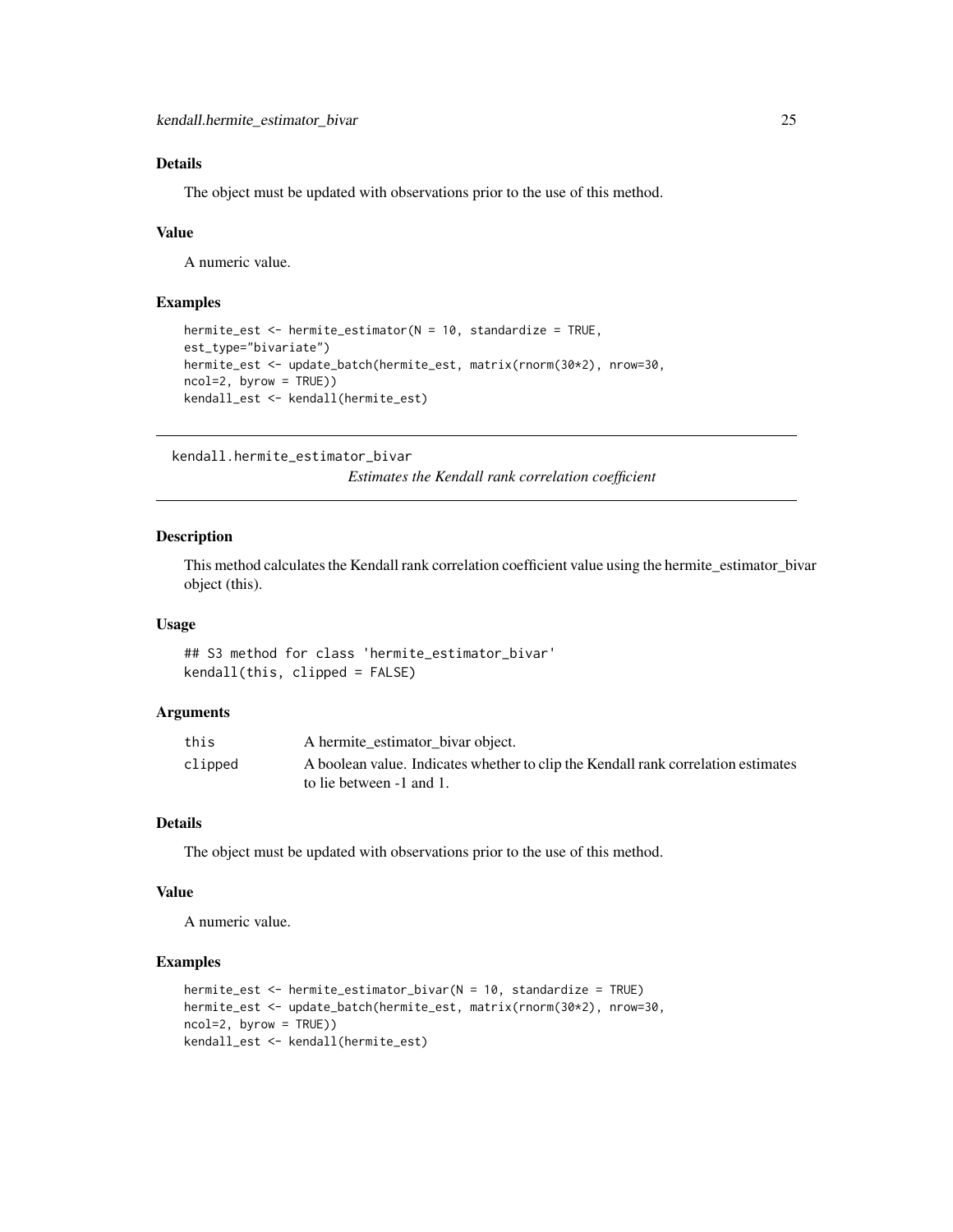<span id="page-25-0"></span>

#### Description

Note that the estimators must be of the same type to be merged i.e. all estimators must have a consistent est type, either "univariate" or "bivariate". In addition, the N and standardize arguments must be the same for all estimators in order to merge them. Finally, note that exponentially weighted estimators cannot be merged. If the Hermite estimators are not standardized, the merged estimator will be exactly equivalent to constructing a single estimator on the data set formed by combining the data sets used to update the respective hermite\_estimator inputs. If the input Hermite estimators are standardized however, then the equivalence will be approximate but still accurate in most cases.

#### Usage

```
merge_hermite(hermite_estimators)
```
#### Arguments

```
hermite_estimators
```
A list of hermite\_estimator\_univar or hermite\_estimator\_bivar objects.

#### Value

An object of class hermite\_estimator\_univar or hermite\_estimator\_bivar.

#### Examples

```
hermite_est_1 <- hermite_estimator(N = 10, standardize = FALSE)
hermite_est_1 <- update_batch(hermite_est_1, rnorm(30))
hermite_est_2 <- hermite_estimator(N = 10, standardize = FALSE)
hermite_est_2 <- update_batch(hermite_est_2, rnorm(30))
hermite_merged <- merge_hermite(list(hermite_est_1, hermite_est_2))
```
merge\_hermite\_bivar *Merges a list of bivariate Hermite estimators*

#### Description

This method allows a list of Hermite based estimators of class hermite\_estimator\_bivar to be consistently merged.

#### Usage

merge\_hermite\_bivar(hermite\_estimators)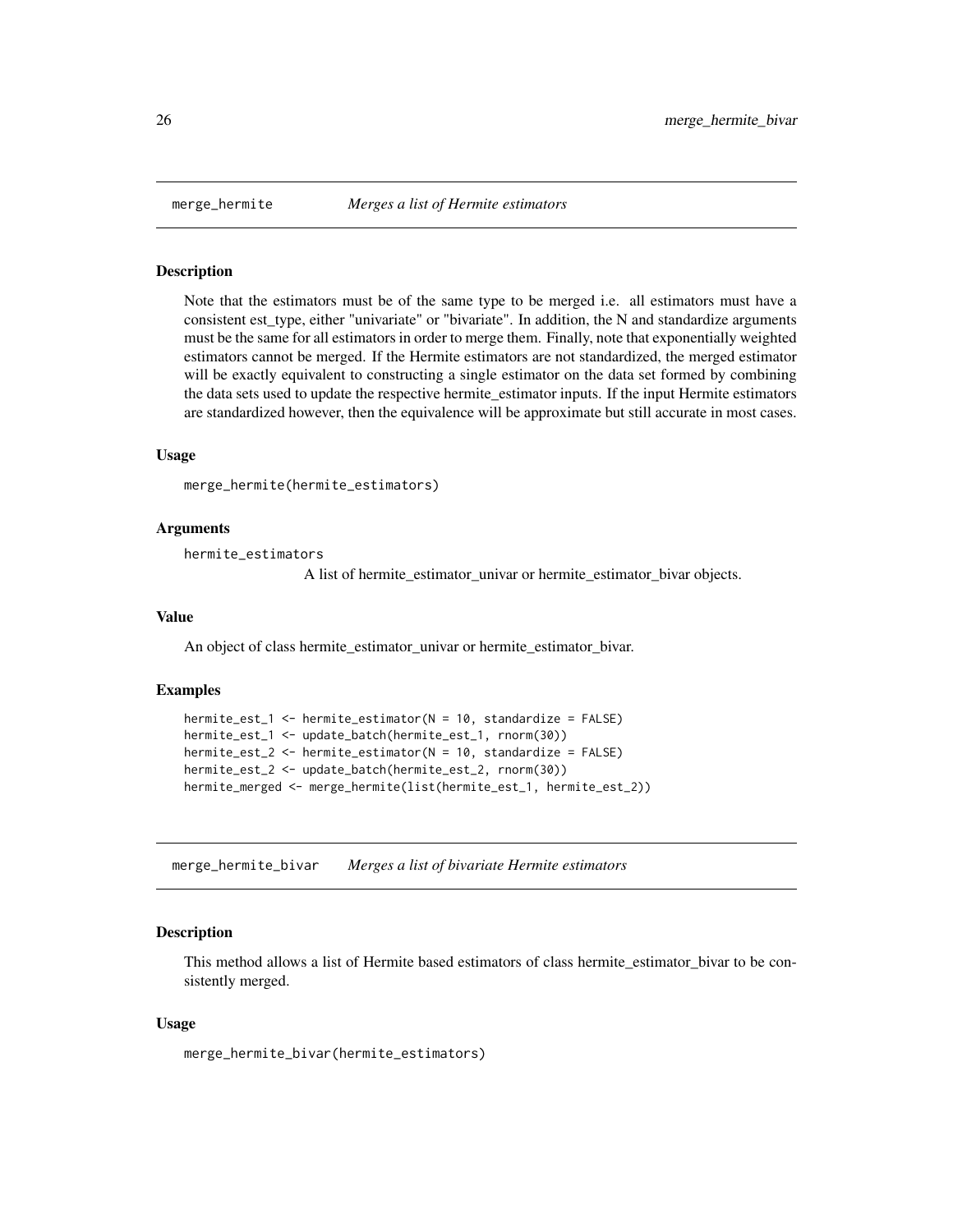#### <span id="page-26-0"></span>Arguments

hermite\_estimators

A list of hermite\_estimator\_bivar objects.

#### Details

Note that the N and standardize arguments must be the same for all estimators in order to merge them. In addition, note that exponentially weighted estimators cannot be merged. If the Hermite estimators are not standardized, the merged estimator will be exactly equivalent to constructing a single estimator on the data set formed by combining the data sets used to update the respective hermite\_estimator\_bivar inputs. If the input Hermite estimators are standardized however, then the equivalence will be approximate but still accurate in most cases.

#### Value

An object of class hermite\_estimator\_bivar.

merge\_hermite\_univar *Merges a list of Hermite estimators*

#### **Description**

This method allows a list of Hermite based estimators of class hermite\_estimator\_univar to be consistently merged.

#### Usage

merge\_hermite\_univar(hermite\_estimators)

#### Arguments

```
hermite_estimators
```
A list of hermite\_estimator\_univar objects.

#### Details

Note that the N and standardize arguments must be the same for all estimators in order to merge them. In addition, note that exponentially weighted estimators cannot be merged. If the Hermite estimators are not standardized, the merged estimator will be exactly equivalent to constructing a single estimator on the data set formed by combining the data sets used to update the respective hermite estimator univar inputs. If the input Hermite estimators are standardized however, then the equivalence will be approximate but still accurate in most cases.

#### Value

An object of class hermite\_estimator\_univar.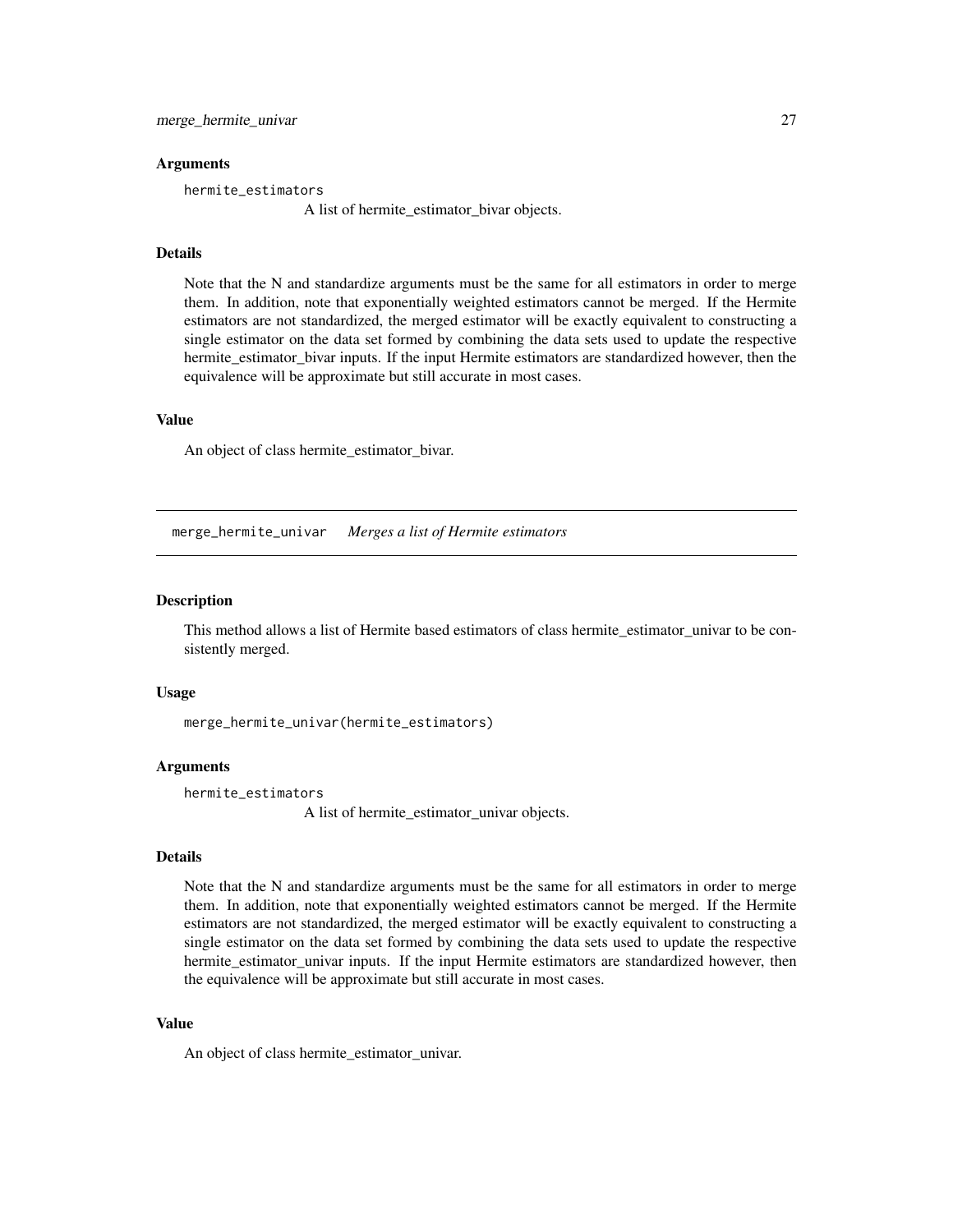#### Examples

```
hermite_est_1 <- hermite_estimator_univar(N = 10, standardize = FALSE)
hermite_est_1 <- update_batch(hermite_est_1, rnorm(30))
hermite_est_2 <- hermite_estimator_univar(N = 10, standardize = FALSE)
hermite_est_2 <- update_batch(hermite_est_2, rnorm(30))
hermite_merged <- merge_hermite(list(hermite_est_1, hermite_est_2))
```
merge\_moments\_and\_count\_bivar

*Internal method to consistently merge the number of observations, means and variances of two bivariate Hermite estimators*

#### **Description**

The algorithm to merge the variances consistently comes from Schubert, Erich, and Michael Gertz. "Numerically stable parallel computation of (co-) variance." Proceedings of the 30th International Conference on Scientific and Statistical Database Management. 2018.

#### Usage

merge\_moments\_and\_count\_bivar(hermite\_estimator1, hermite\_estimator2)

#### Arguments

hermite\_estimator1 A hermite\_estimator\_bivar object. hermite\_estimator2 A hermite\_estimator\_bivar object.

#### Value

An object of class hermite\_estimator\_bivar

merge\_moments\_and\_count\_univar

*Internal method to consistently merge the number of observations, means and variances of two Hermite estimators*

#### Description

The algorithm to merge the variances consistently comes from Schubert, Erich, and Michael Gertz. "Numerically stable parallel computation of (co-) variance." Proceedings of the 30th International Conference on Scientific and Statistical Database Management. 2018.

<span id="page-27-0"></span>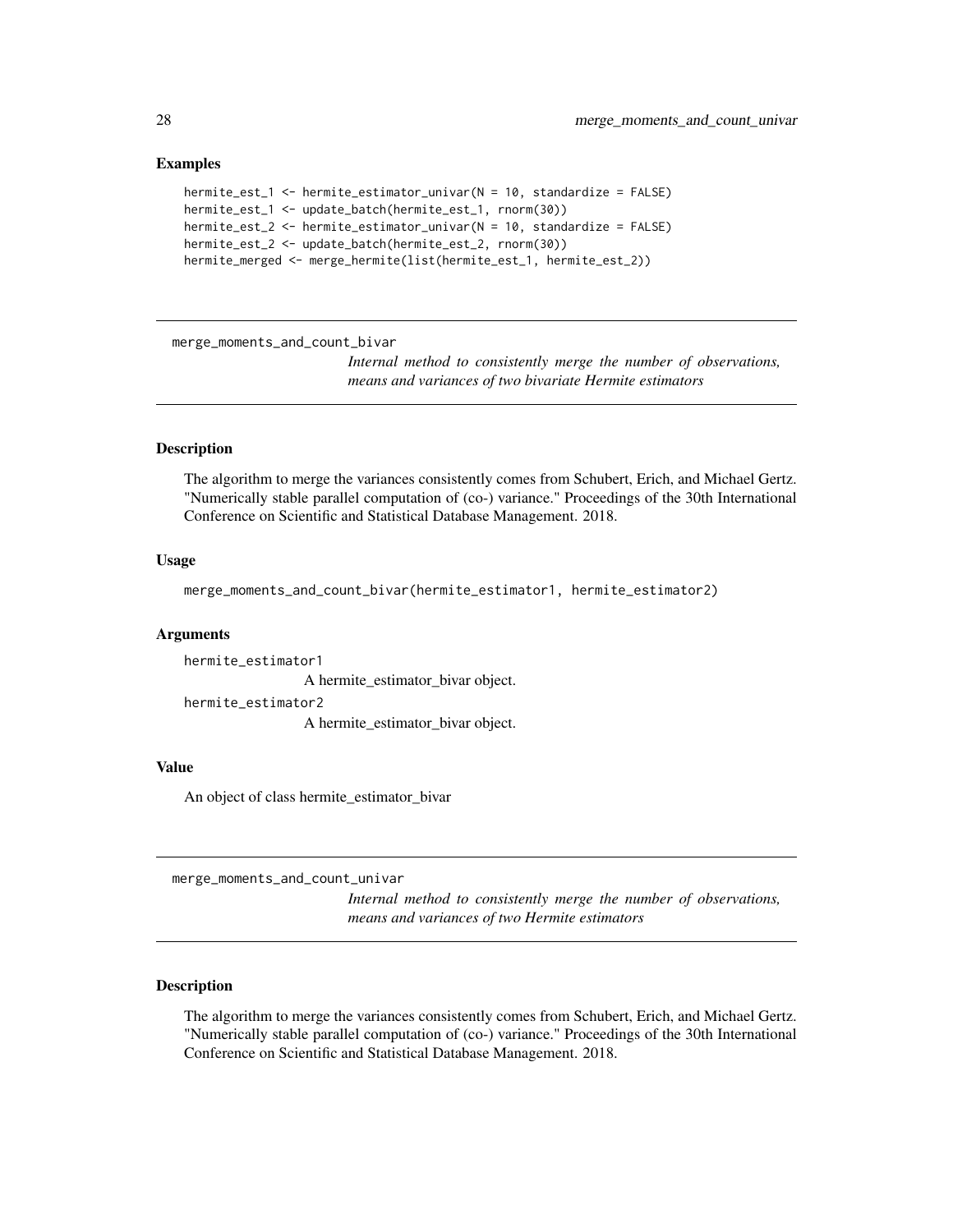#### <span id="page-28-0"></span>merge\_pair 29

#### Usage

merge\_moments\_and\_count\_univar(hermite\_estimator1, hermite\_estimator2)

#### Arguments

hermite\_estimator1 A hermite\_estimator\_univar object. hermite\_estimator2 A hermite\_estimator\_univar object.

#### Value

An object of class hermite\_estimator\_univar.

merge\_pair *Merges two Hermite estimators*

#### Description

Note that the estimators must be of the same type to be merged i.e. both estimators must have a consistent est\_type, either "univariate" or "bivariate". In addition, the N and standardize arguments must be the same for both estimators in order to merge them. Finally, note that exponentially weighted estimators cannot be merged. If the Hermite estimators are not standardized, the merged estimator will be exactly equivalent to constructing a single estimator on the data set formed by combining the data sets used to update the respective hermite\_estimator inputs. If the input Hermite estimators are standardized however, then the equivalence will be approximate but still accurate in most cases.

#### Usage

merge\_pair(this, hermite\_estimator\_other)

#### Arguments

this A hermite\_estimator\_univar or hermite\_estimator\_bivar object. The first Hermite series based estimator.

#### hermite\_estimator\_other

A hermite\_estimator\_univar or hermite\_estimator\_bivar object. The second Hermite series based estimator.

#### Value

An object of class hermite\_estimator\_univar or hermite\_estimator\_bivar.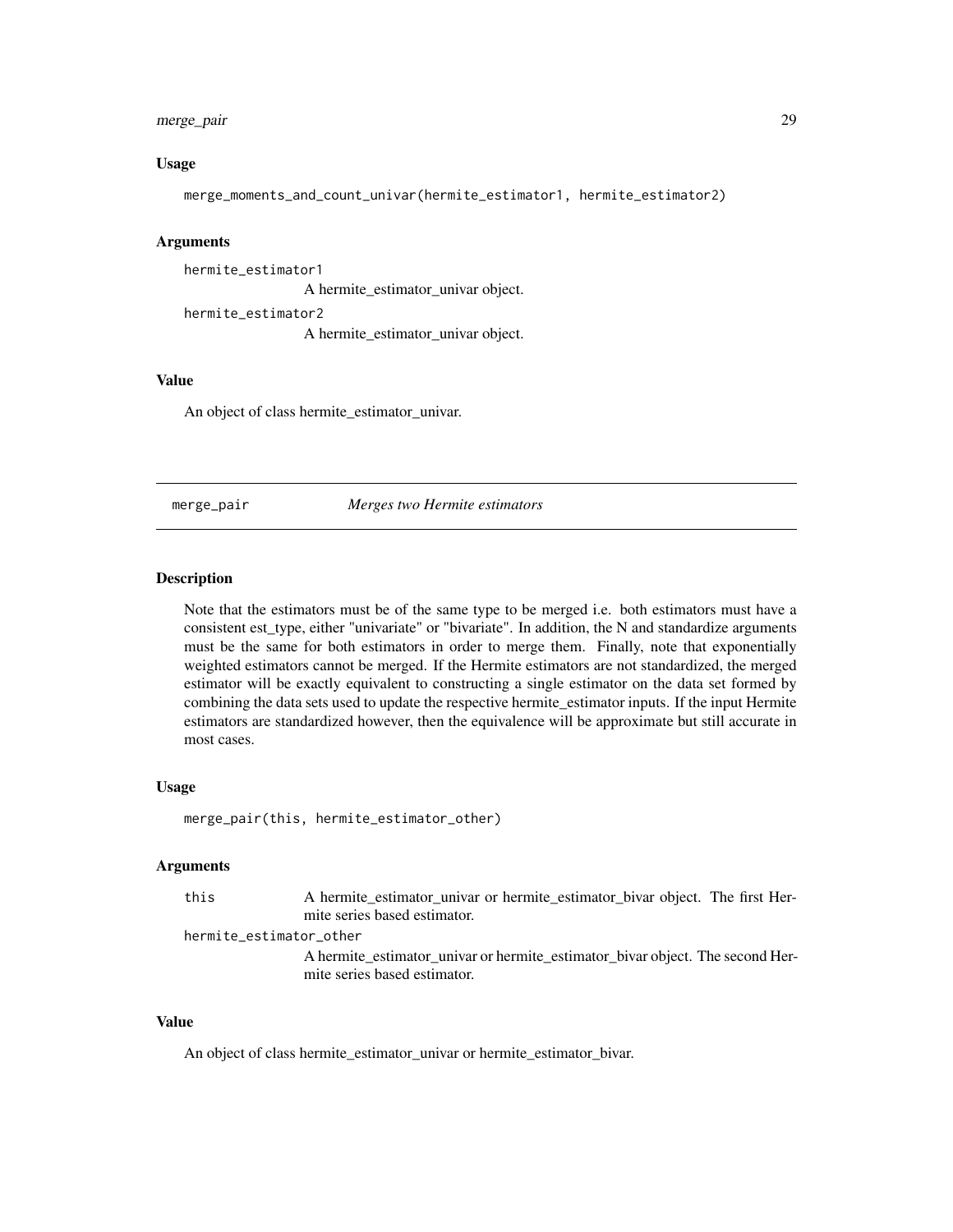#### Examples

```
hermite_est_1 <- hermite_estimator(N = 10, standardize = FALSE)
hermite_est_1 <- update_batch(hermite_est_1, rnorm(30))
hermite_est_2 <- hermite_estimator(N = 10, standardize = FALSE)
hermite_est_2 <- update_batch(hermite_est_2, rnorm(30))
hermite_merged <- merge_pair(hermite_est_1, hermite_est_2)
```
merge\_pair.hermite\_estimator\_bivar

*Merges two bivariate Hermite estimators*

#### Description

This method allows a pair of Hermite based estimators of class hermite\_estimator\_bivar to be consistently merged.

#### Usage

## S3 method for class 'hermite\_estimator\_bivar' merge\_pair(this, hermite\_estimator\_other)

#### Arguments

this A hermite\_estimator\_bivar object. The first Hermite series based estimator.

hermite\_estimator\_other

A hermite\_estimator\_bivar object. The second Hermite series based estimator.

#### Details

Note that the N and standardize arguments must be the same for the two estimators in order to merge them. In addition, note that exponentially weighted estimators cannot be merged. If the Hermite estimators are not standardized, the merged estimator will be exactly equivalent to constructing a single estimator on the data set formed by combining the data sets used to update the respective hermite\_estimator\_bivar inputs. If the input Hermite estimators are standardized however, then the equivalence will be approximate but still accurate in most cases.

#### Value

An object of class hermite\_estimator\_bivar.

<span id="page-29-0"></span>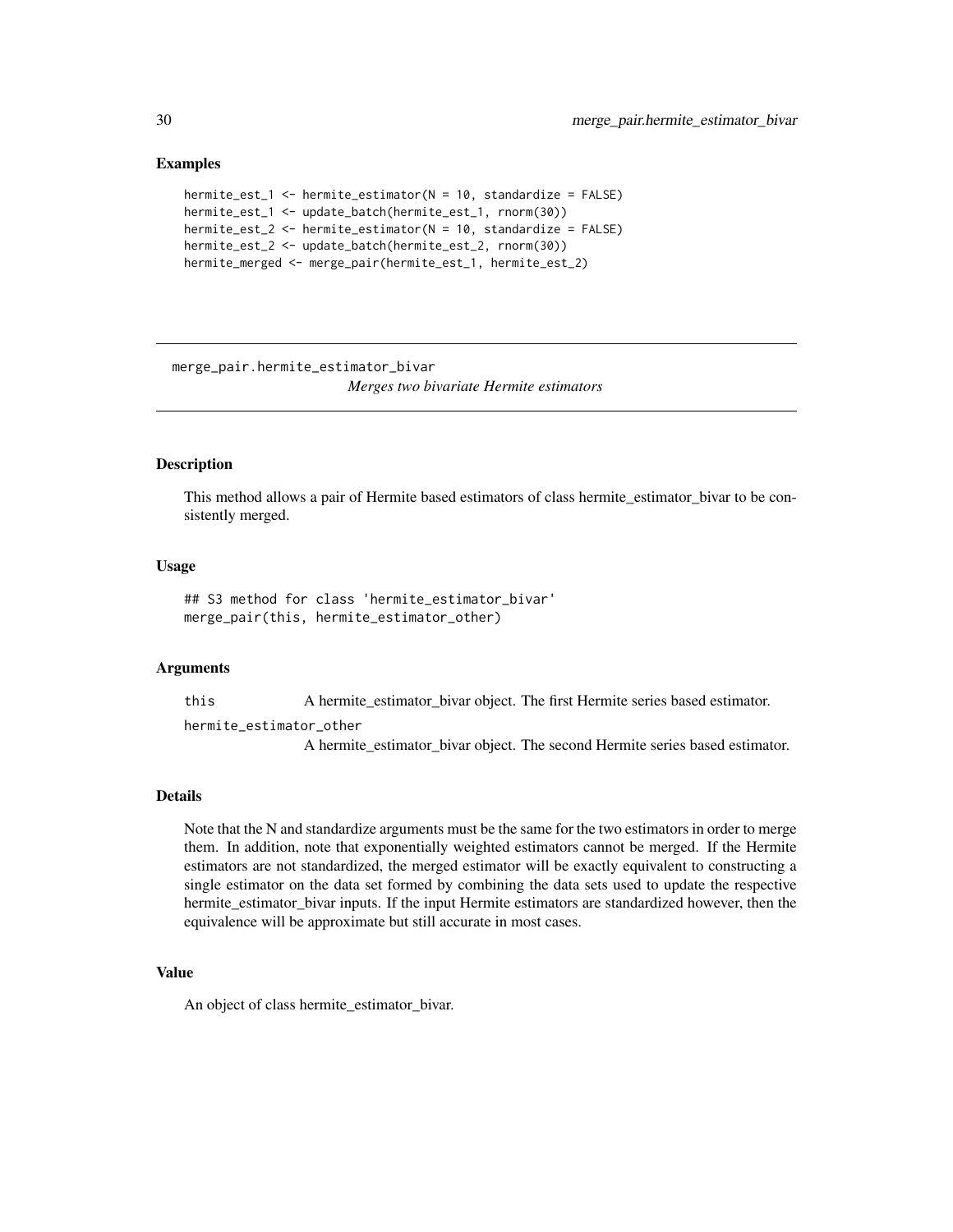<span id="page-30-0"></span>merge\_pair.hermite\_estimator\_univar *Merges two Hermite estimators*

#### Description

This method allows a pair of Hermite based estimators of class hermite\_estimator\_univar to be consistently merged.

#### Usage

## S3 method for class 'hermite\_estimator\_univar' merge\_pair(this, hermite\_estimator\_other)

#### Arguments

this A hermite\_estimator\_univar object. The first Hermite series based estimator.

hermite\_estimator\_other

A hermite estimator univar object. The second Hermite series based estimator.

#### Details

Note that the N and standardize arguments must be the same for the two estimators in order to merge them. In addition, note that exponentially weighted estimators cannot be merged. If the Hermite estimators are not standardized, the merged estimator will be exactly equivalent to constructing a single estimator on the data set formed by combining the data sets used to update the respective hermite\_estimator\_univar inputs. If the input Hermite estimators are standardized however, then the equivalence will be approximate but still accurate in most cases.

#### Value

An object of class hermite\_estimator\_univar.

```
hermite_est_1 <- hermite_estimator_univar(N = 10, standardize = FALSE)
hermite_est_1 <- update_batch(hermite_est_1, rnorm(30))
hermite_est_2 <- hermite_estimator_univar(N = 10, standardize = FALSE)
hermite_est_2 <- update_batch(hermite_est_2, rnorm(30))
hermite_merged <- merge_pair(hermite_est_1, hermite_est_2)
```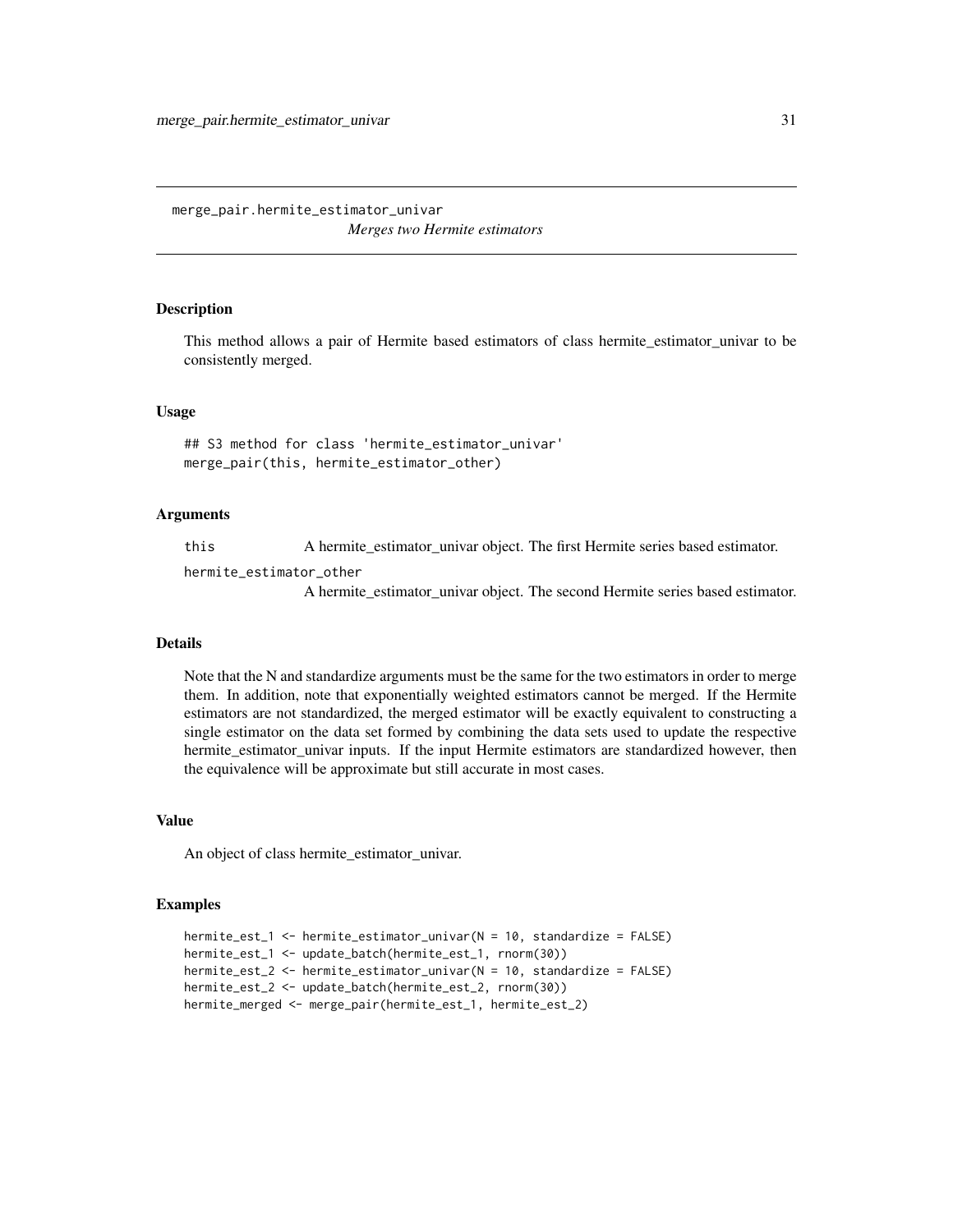<span id="page-31-0"></span>merge\_standardized\_helper\_bivar

*Internal method to merge a list of standardized bivariate Hermite estimators*

#### Description

Internal method to merge a list of standardized bivariate Hermite estimators

#### Usage

merge\_standardized\_helper\_bivar(hermite\_estimators)

#### Arguments

hermite\_estimators

A list of hermite\_estimator\_bivar objects.

#### Value

An object of class hermite\_estimator\_bivar.

merge\_standardized\_helper\_univar

*Internal method to merge a list of standardized Hermite estimators*

#### Description

Internal method to merge a list of standardized Hermite estimators

#### Usage

merge\_standardized\_helper\_univar(hermite\_estimators)

#### Arguments

```
hermite_estimators
                  A list of hermite_estimator_univar objects.
```
#### Value

An object of class hermite\_estimator\_univar.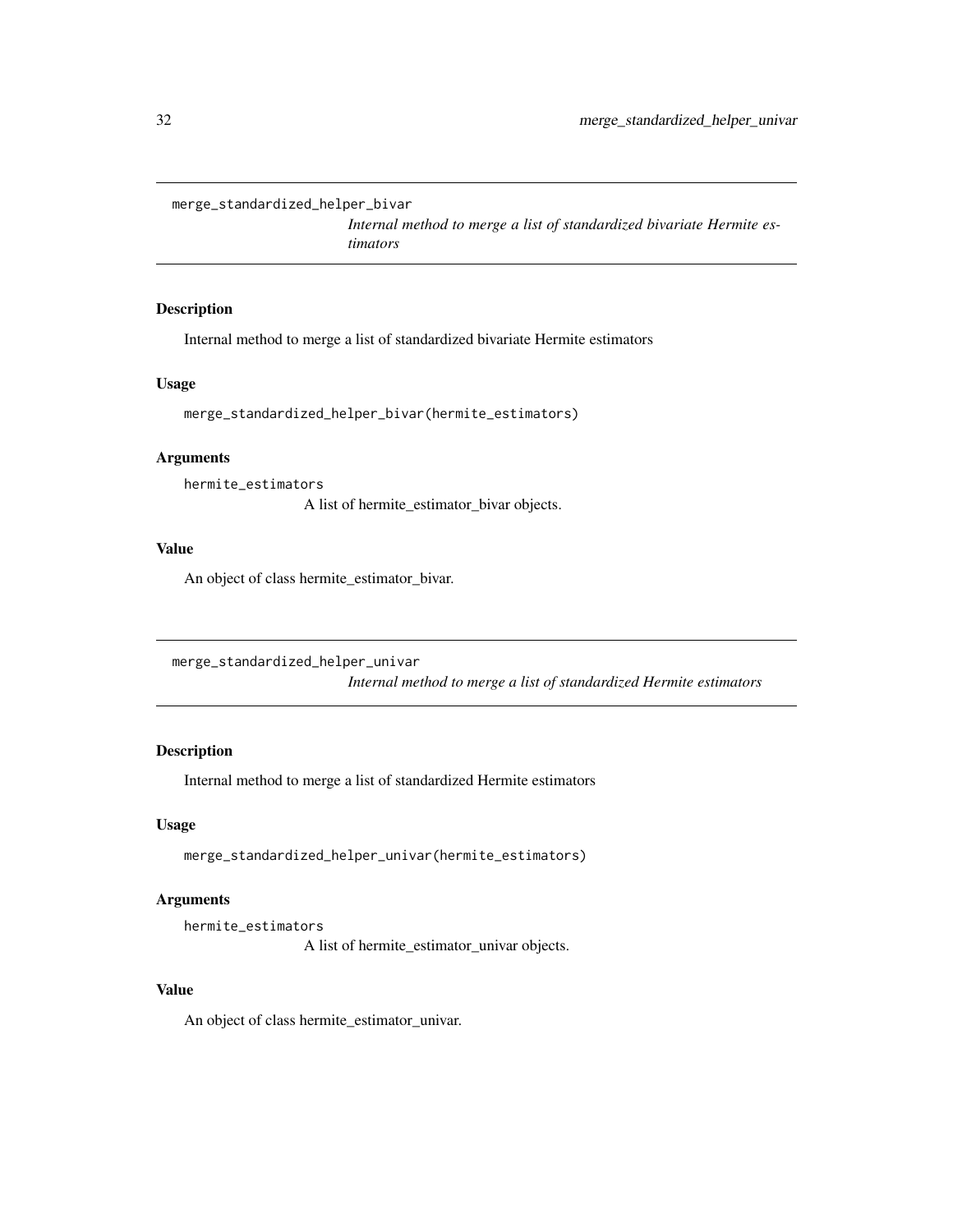<span id="page-32-0"></span>print.hermite\_estimator\_bivar

*Prints bivariate hermite\_estimator object.*

#### Description

Prints bivariate hermite\_estimator object.

#### Usage

```
## S3 method for class 'hermite_estimator_bivar'
print(x, \ldots)
```
#### Arguments

|   | A hermite_estimator_bivar object.                      |
|---|--------------------------------------------------------|
| . | Other arguments passed on to methods used in printing. |

#### Examples

```
hermite_est <- hermite_estimator_bivar(N = 10, standardize = TRUE)
print(hermite_est)
```
print.hermite\_estimator\_univar

*Prints univariate hermite\_estimator object.*

#### Description

Prints univariate hermite\_estimator object.

#### Usage

```
## S3 method for class 'hermite_estimator_univar'
print(x, \ldots)
```
#### Arguments

|          | A hermite_estimator_univar object.                     |
|----------|--------------------------------------------------------|
| $\cdots$ | Other arguments passed on to methods used in printing. |

```
hermite_est <- hermite_estimator_univar(N = 10, standardize = TRUE)
print(hermite_est)
```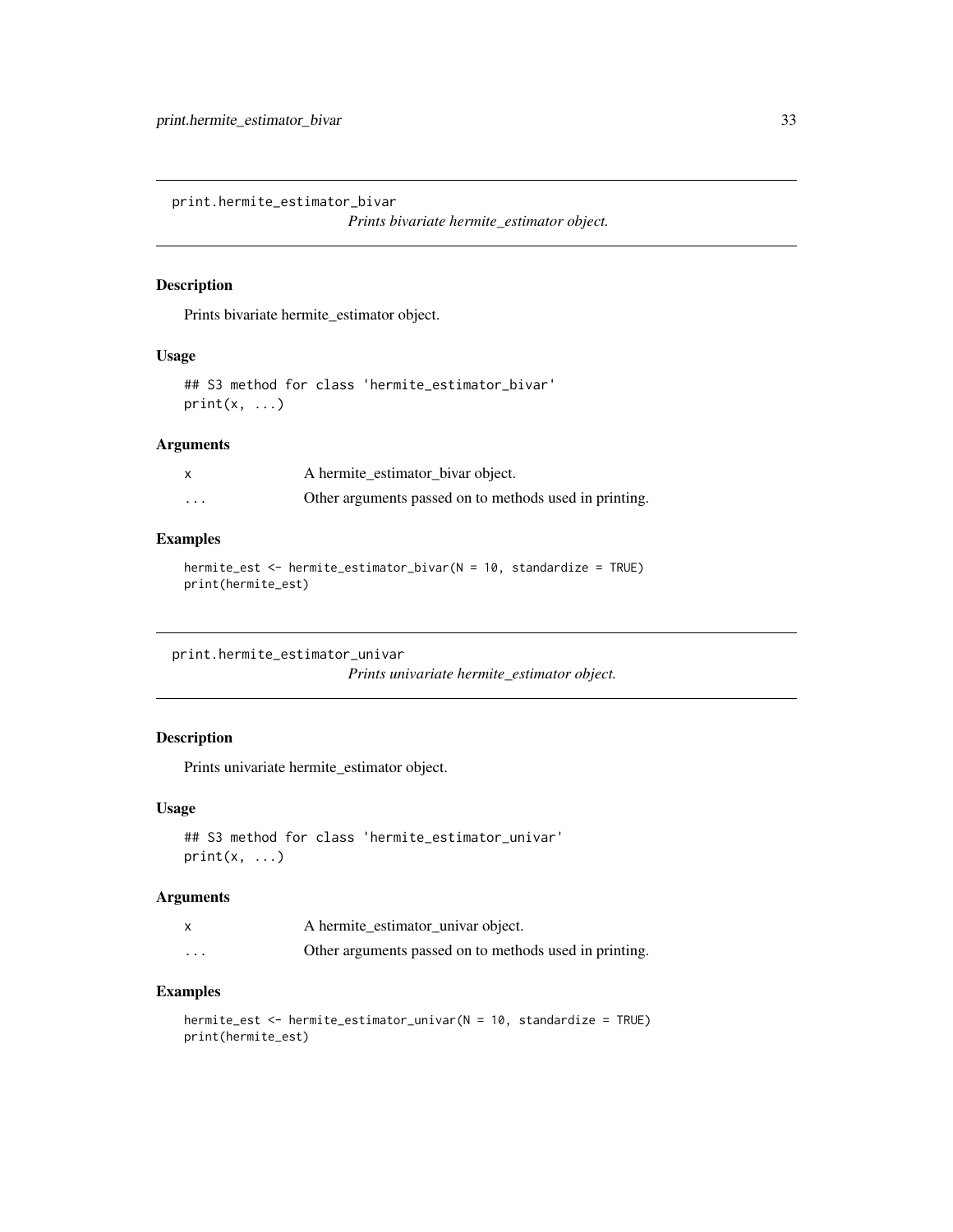<span id="page-33-0"></span>

#### Description

This method utilizes the estimator (13) in paper Stephanou, Michael, Varughese, Melvin and Iain Macdonald. "Sequential quantiles via Hermite series density estimation." Electronic Journal of Statistics 11.1 (2017): 570-607 <doi:10.1214/17-EJS1245>, with some modifications to improve the stability of numerical root finding. Note that this method is only applicable to the univariate Hermite estimator i.e. est\_type = "univariate".

#### Usage

quant(this, p, algorithm = "interpolate", accelerate\_series = TRUE)

#### Arguments

| this              | A hermite_estimator_univar object.                                                                                                                      |  |
|-------------------|---------------------------------------------------------------------------------------------------------------------------------------------------------|--|
| b.                | A numeric vector. A vector of probability values.                                                                                                       |  |
| algorithm         | A string. Two possible values 'interpolate' which is faster but may be less accu-<br>rate or 'bisection' which is slower but potentially more accurate. |  |
| accelerate_series |                                                                                                                                                         |  |
|                   | A boolean value. If set to TRUE, the series acceleration methods described in:                                                                          |  |
|                   | Boyd, John P., and Dennis W. Moore. "Summability methods for Hermite func-<br>tions." Dynamics of atmospheres and oceans 10.1 (1986): 51-62.            |  |
|                   | are applied. If set to FALSE, then standard summation is applied.                                                                                       |  |

#### Value

A numeric vector. The vector of quantile values associated with the probabilities p.

```
hermite_est <- hermite_estimator(N = 10, standardize = TRUE,
est_type="univariate")
hermite_est <- update_batch(hermite_est, rnorm(30))
quant_est <- quant(hermite_est, c(0.25, 0.5, 0.75))
```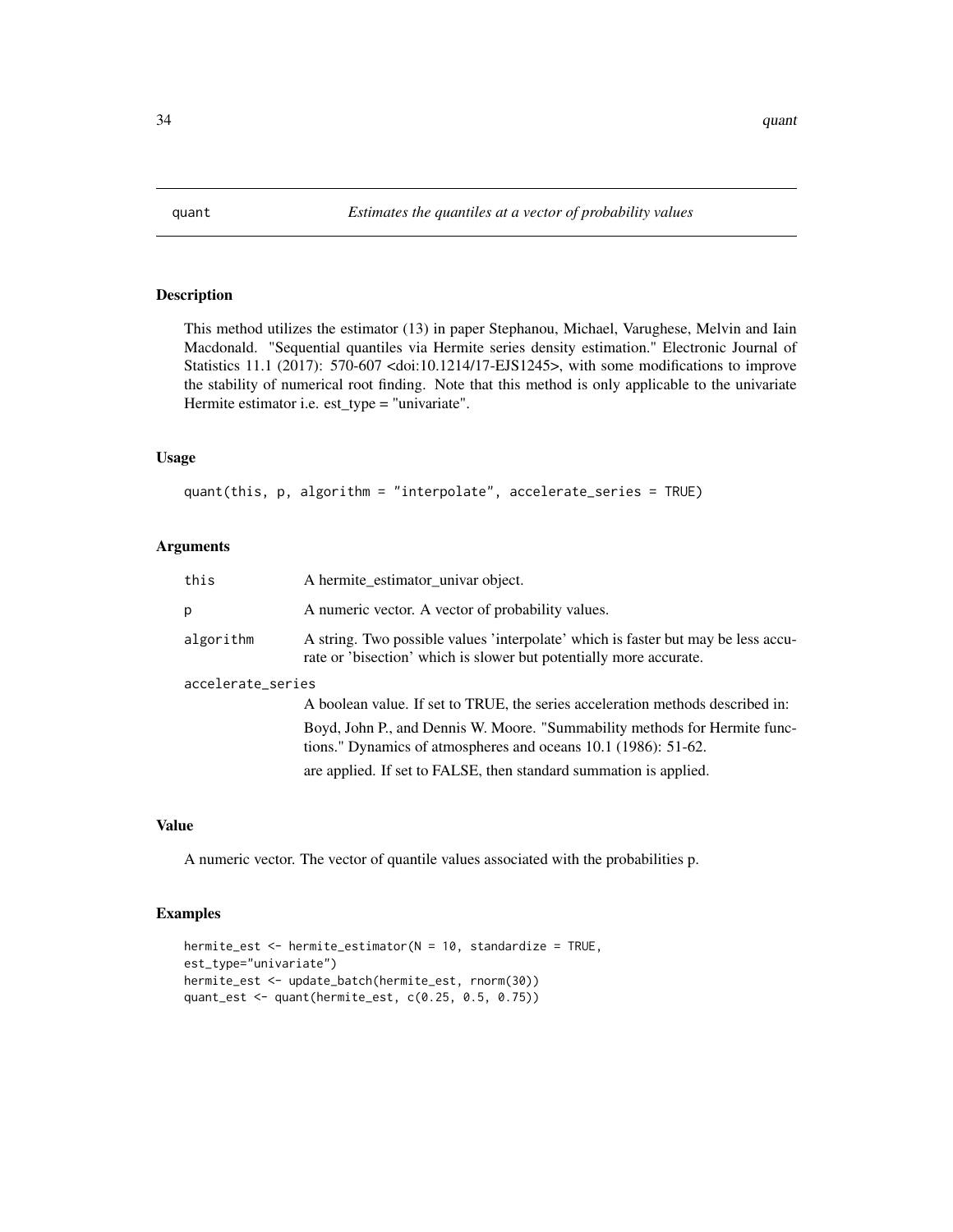<span id="page-34-0"></span>quant.hermite\_estimator\_univar

*Estimates the quantiles at a vector of probability values*

#### Description

This method utilizes the estimator (13) in paper Stephanou, Michael, Varughese, Melvin and Iain Macdonald. "Sequential quantiles via Hermite series density estimation." Electronic Journal of Statistics 11.1 (2017): 570-607 <doi:10.1214/17-EJS1245>, with some modifications to improve the stability of numerical root finding.

#### Usage

## S3 method for class 'hermite\_estimator\_univar' quant(this, p, algorithm = "interpolate", accelerate\_series = TRUE)

#### Arguments

| this              | A hermite_estimator_univar object.                                                                                                                      |  |
|-------------------|---------------------------------------------------------------------------------------------------------------------------------------------------------|--|
| p                 | A numeric vector. A vector of probability values.                                                                                                       |  |
| algorithm         | A string. Two possible values 'interpolate' which is faster but may be less accu-<br>rate or 'bisection' which is slower but potentially more accurate. |  |
| accelerate_series |                                                                                                                                                         |  |
|                   | A boolean value. If set to TRUE, the series acceleration methods described in:                                                                          |  |
|                   | Boyd, John P., and Dennis W. Moore. "Summability methods for Hermite func-<br>tions." Dynamics of atmospheres and oceans 10.1 (1986): 51-62.            |  |
|                   | are applied. If set to FALSE, then standard summation is applied.                                                                                       |  |

#### Value

A numeric vector. The vector of quantile values associated with the probabilities p.

```
hermite_est <- hermite_estimator_univar(N = 10, standardize = TRUE)
hermite_est <- update_batch(hermite_est, rnorm(30))
quant_est <- quant(hermite_est, c(0.25, 0.5, 0.75))
```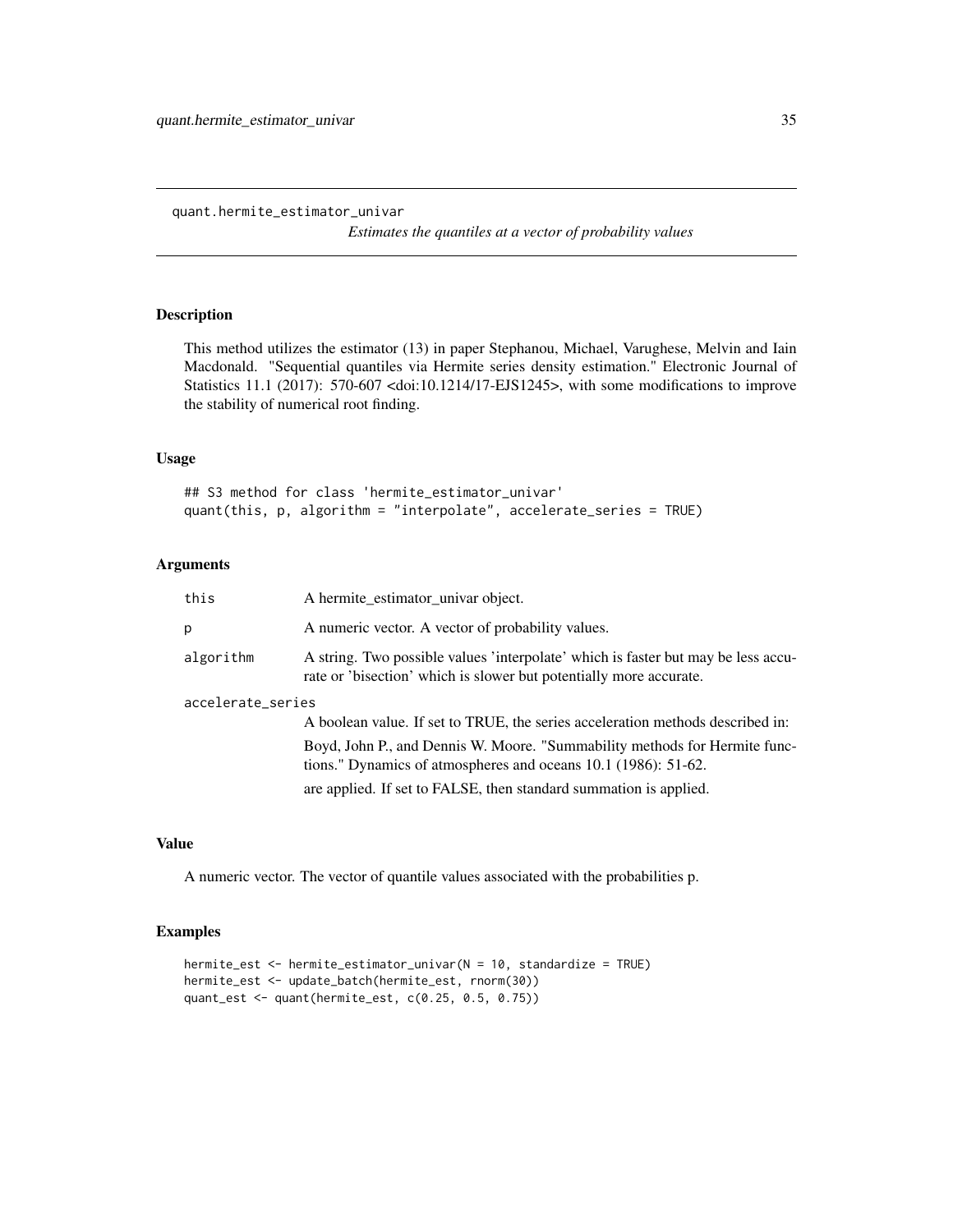<span id="page-35-0"></span>

#### Description

This method calculates the Spearman's rank correlation coefficient value. It is only applicable to the bivariate Hermite estimator i.e. est\_type = "bivariate".

#### Usage

spearmans(this, clipped = FALSE)

#### **Arguments**

| this    | A hermite_estimator_bivar object.                                            |
|---------|------------------------------------------------------------------------------|
| clipped | A boolean value. Indicates whether to clip Spearman's rank correlation esti- |
|         | mates to lie between -1 and 1.                                               |

#### Details

The object must be updated with observations prior to the use of this method.

#### Value

A numeric value.

#### Examples

```
hermite_est <- hermite_estimator(N = 10, standardize = TRUE,
est_type="bivariate")
hermite_est <- update_batch(hermite_est, matrix(rnorm(30*2), nrow=30,
ncol=2, byrow = TRUE))
spearmans_est <- spearmans(hermite_est)
```
spearmans.hermite\_estimator\_bivar

*Estimates the Spearman's rank correlation coefficient*

#### Description

This method calculates the Spearman's rank correlation coefficient value using the hermite\_estimator\_bivar object (this).

#### Usage

```
## S3 method for class 'hermite_estimator_bivar'
spearmans(this, clipped = FALSE)
```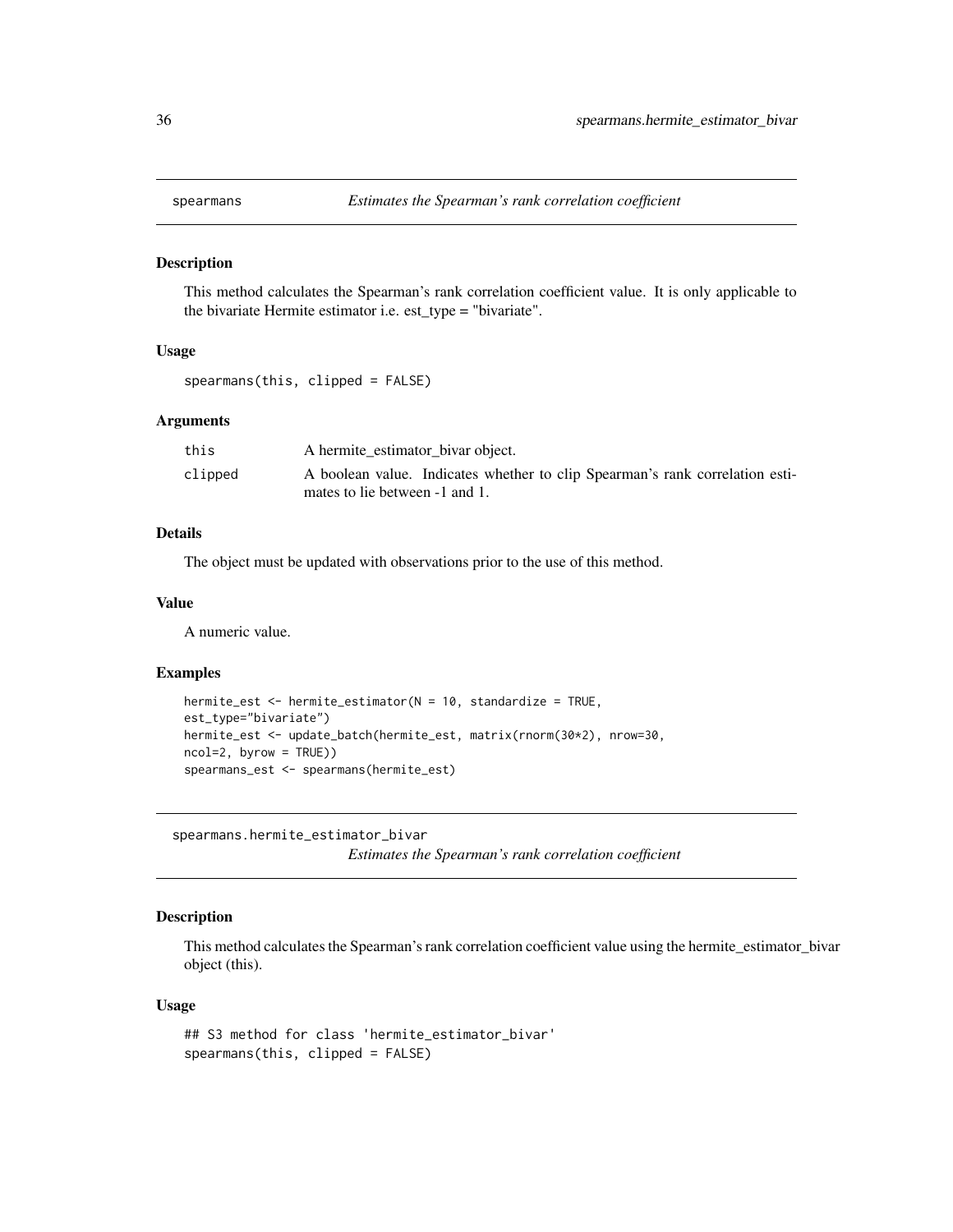#### <span id="page-36-0"></span>**Arguments**

| this    | A hermite_estimator_bivar object.                                            |
|---------|------------------------------------------------------------------------------|
| clipped | A boolean value. Indicates whether to clip Spearman's rank correlation esti- |
|         | mates to lie between -1 and 1.                                               |

#### Details

The method utilizes the estimator defined in the paper Stephanou, Michael and Varughese, Melvin. "Sequential Estimation of Nonparametric Correlation using Hermite Series Estimators." arXiv Preprint (2020), https://arxiv.org/abs/2012.06287

The object must be updated with observations prior to the use of this method.

#### Value

A numeric value.

#### Examples

```
hermite_est <- hermite_estimator_bivar(N = 10, standardize = TRUE)
hermite_est <- update_batch(hermite_est, matrix(rnorm(30*2), nrow=30,
ncol=2, byrow = TRUE))
spearmans_est <- spearmans(hermite_est)
```
standardizeInputs *Standardizes the observation x and updates the online moment inputs*

#### Description

Standardizes the observation x and updates the online moment inputs

#### Usage

```
standardizeInputs(x, n_obs, current_mean, current_var)
```
#### Arguments

| $\mathsf{x}$ | A numeric value.                             |
|--------------|----------------------------------------------|
| n obs        | A numeric value. The number of observations. |
|              | current_mean A numeric value.                |
|              | current_var A numeric value.                 |

#### Value

A numeric vector. The first element is the updated mean. The second element is the updated variance times n\_obs. The third element is the updated, standardized value of x.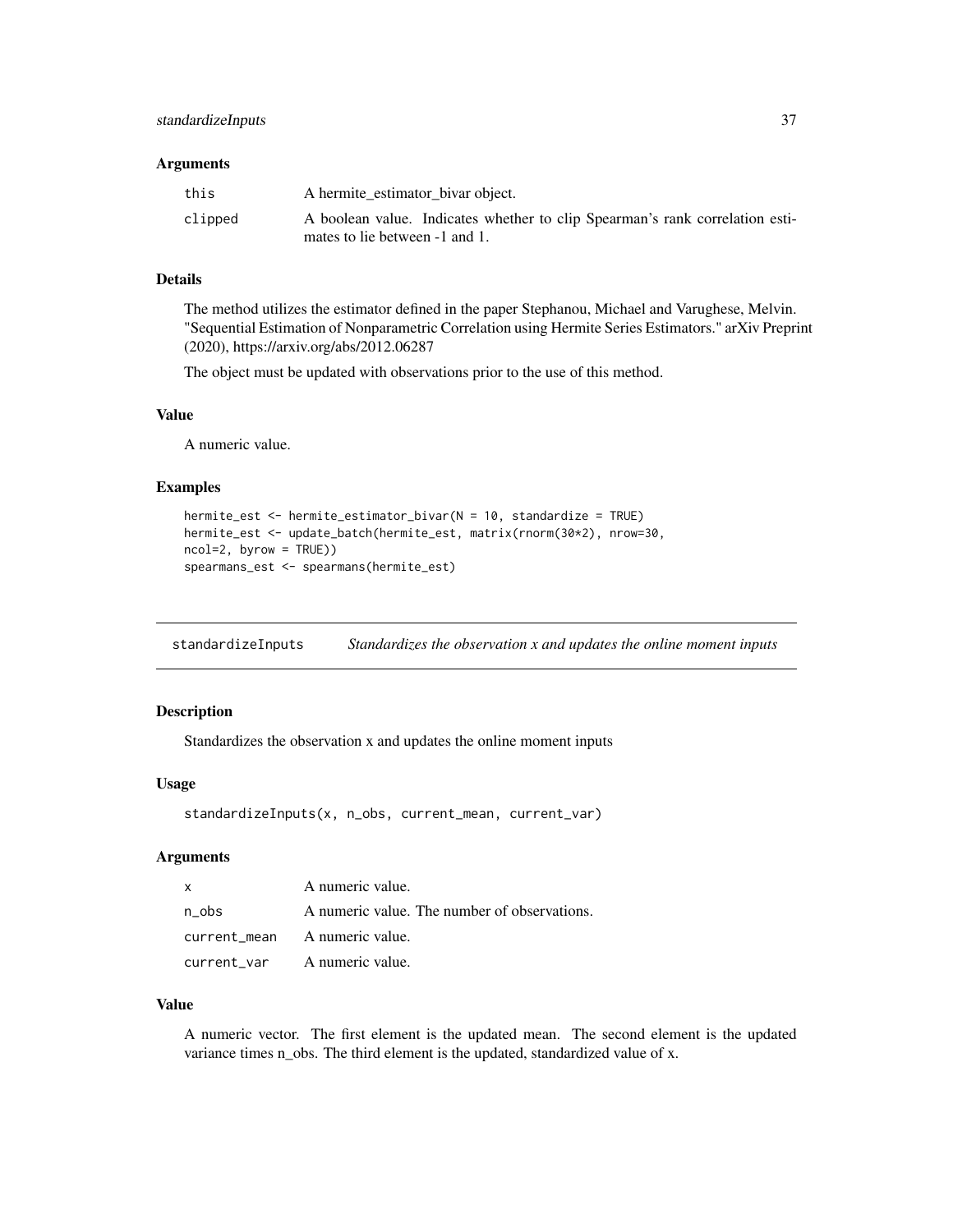#### <span id="page-37-0"></span>Author(s)

Michael Stephanou <michael.stephanou@gmail.com>

standardizeInputsEW *Standardizes the observation x and updates the online moment inputs*

#### Description

The online moments are updated via exponential weighting.

#### Usage

```
standardizeInputsEW(x, n_obs, lambda, current_mean, current_var)
```
#### Arguments

| x      | A numeric value.                             |
|--------|----------------------------------------------|
| n_obs  | A numeric value. The number of observations. |
| lambda | A numeric value.                             |
|        | current_mean A numeric value.                |
|        | current_var A numeric value.                 |

#### Value

A numeric vector. The first element is the updated mean. The second element is the updated variance times n\_obs. The third element is the updated, standardized value of x.

#### Author(s)

Michael Stephanou <michael.stephanou@gmail.com>

summary.hermite\_estimator\_bivar *Summarizes bivariate hermite\_estimator object.*

#### Description

Outputs key parameters of a bivariate hermite\_estimator object along with estimates of the mean and standard deviation of the first and second dimensions of the bivariate data that the object has been updated with. Also outputs the Spearman's Rho and Kendall Tau of the bivariate data that the object has been updated with.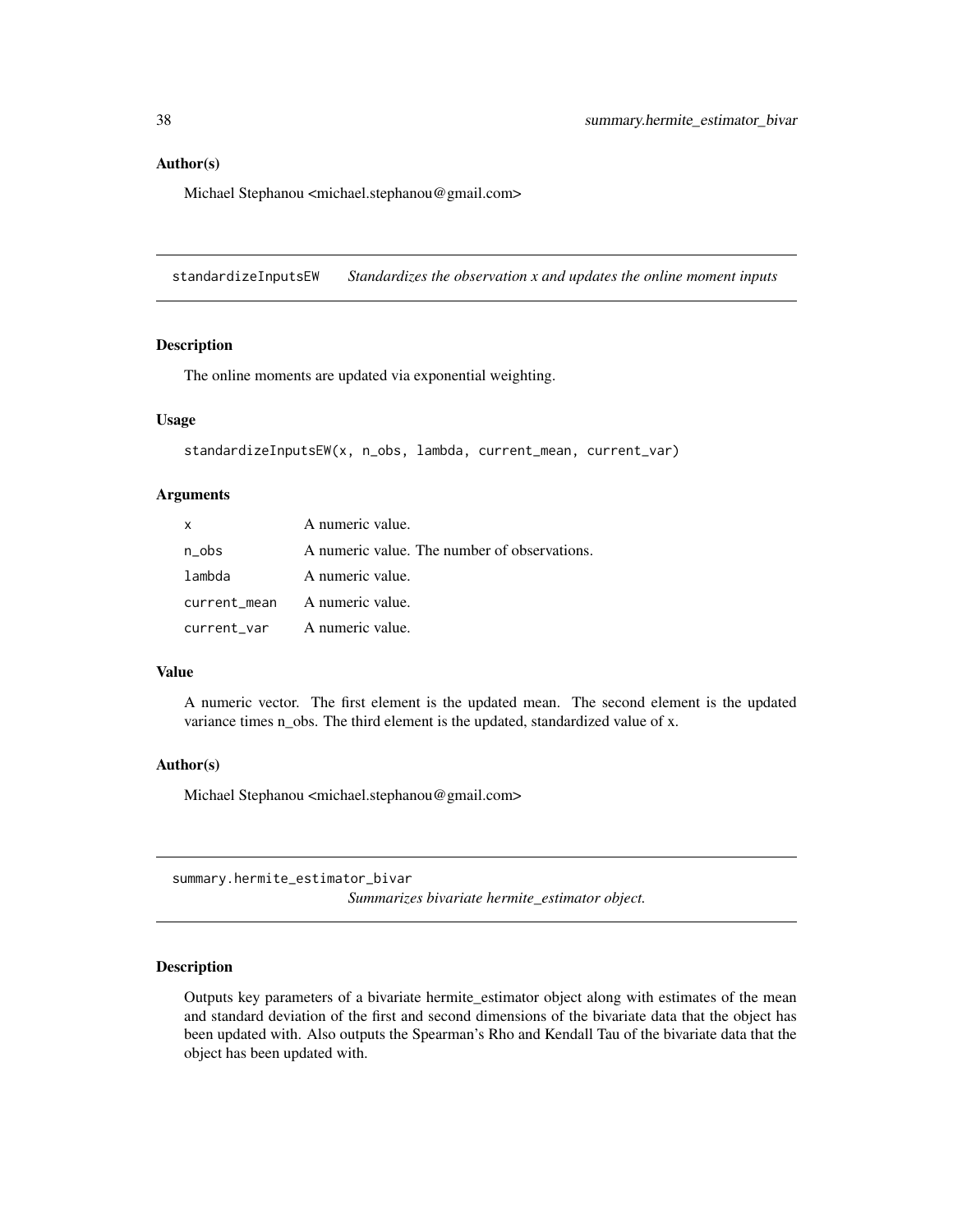#### <span id="page-38-0"></span>Usage

```
## S3 method for class 'hermite_estimator_bivar'
summary(object, digits = max(3, getOption("digits") - 3), \dots)
```
#### Arguments

| object                  | A hermite_estimator_bivar object.                     |
|-------------------------|-------------------------------------------------------|
| digits                  | A numeric value. Number of digits to round to.        |
| $\cdot$ $\cdot$ $\cdot$ | Other arguments passed on to methods used in summary. |

#### Examples

```
hermite_est <- hermite_estimator_bivar(N = 10, standardize = TRUE)
hermite_est <- update_batch(hermite_est, matrix(rnorm(30*2), nrow=30,
ncol=2, byrow = TRUE))
summary(hermite_est)
```
summary.hermite\_estimator\_univar

*Summarizes univariate hermite\_estimator object.*

#### Description

Outputs key parameters of a univariate hermite\_estimator object along with estimates of the mean, standard deviation and deciles of the data that the object has been updated with.

#### Usage

```
## S3 method for class 'hermite_estimator_univar'
summary(object, digits = max(3, getOption("digits") - 3), ...)
```
#### Arguments

| object                  | A hermite_estimator_univar object.                    |
|-------------------------|-------------------------------------------------------|
| digits                  | A numeric value. Number of digits to round to.        |
| $\cdot$ $\cdot$ $\cdot$ | Other arguments passed on to methods used in summary. |

```
hermite_est <- hermite_estimator_univar(N = 10, standardize = TRUE)
hermite_est <- update_batch(hermite_est, rnorm(30))
summary(hermite_est)
```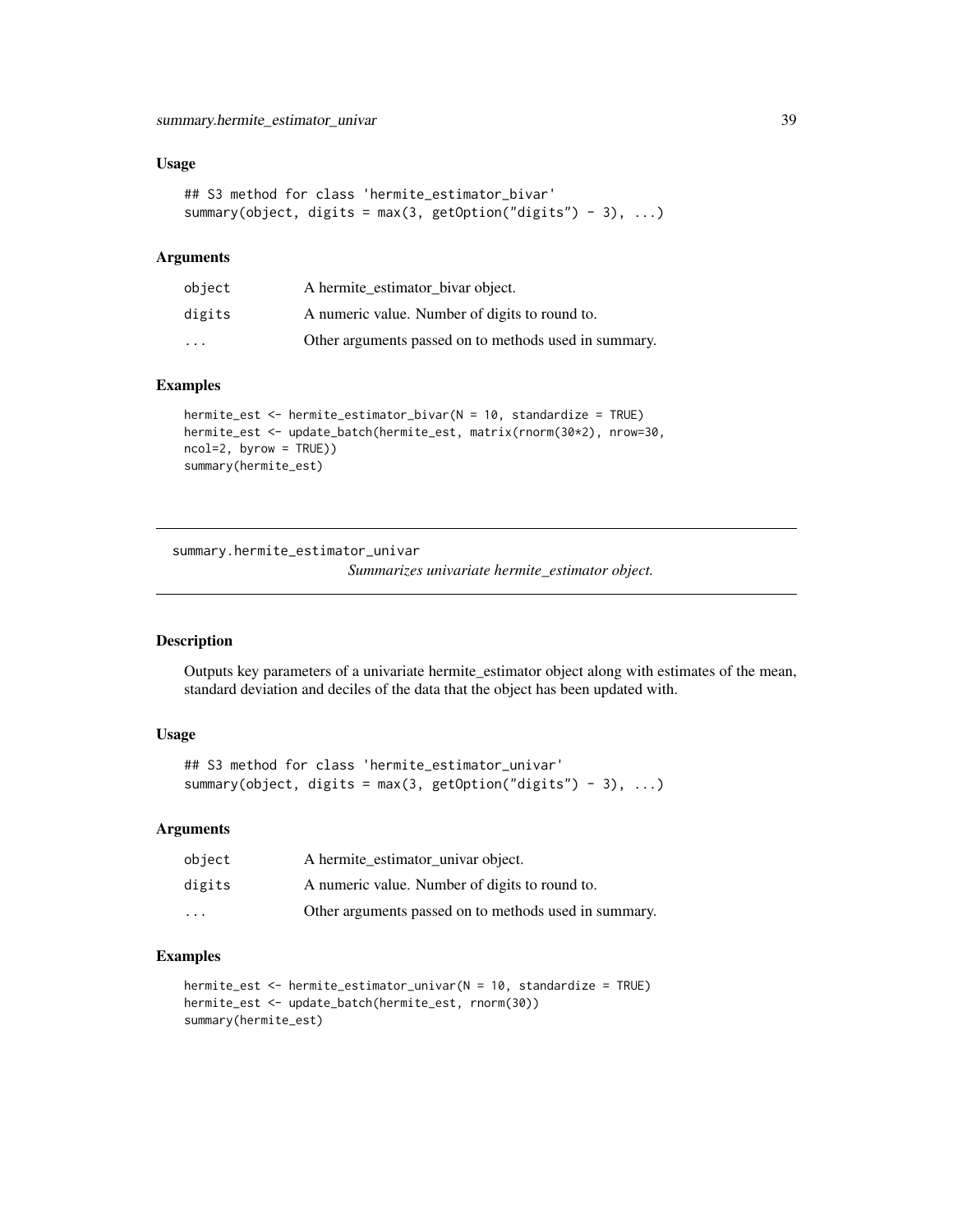<span id="page-39-0"></span>

#### Description

This method can be applied in one-pass batch estimation settings. This method cannot be used with an exponentially weighted estimator.

#### Usage

```
update_batch(this, x)
```
#### Arguments

| this         | A hermite estimator_univar or hermite_estimator_bivar object.                     |
|--------------|-----------------------------------------------------------------------------------|
| $\mathbf{x}$ | A numeric vector or a numeric matrix. Note that for univariate estimators, x is a |
|              | numeric vector of observations to be incorporated. For bivariate estimators, x is |
|              | a numeric matrix with n rows for n observations and 2 columns.                    |

#### Value

An object of class hermite\_estimator\_univar or hermite\_estimator\_bivar.

#### Examples

```
hermite_est <- hermite_estimator(N = 10, standardize = TRUE,
est_type="univariate")
hermite_est <- update_batch(hermite_est, x = c(1, 2))
hermite_est <- hermite_estimator(N = 10, standardize = TRUE,
est_type="bivariate")
hermite_est <- update_batch(hermite_est, x = matrix(c(1,1,2,2,3,3),nrow=3, ncol=2,byrow=TRUE))
```
update\_batch.hermite\_estimator\_bivar

*Updates the Hermite series based estimator with a batch of data*

#### Description

This method can be applied in one-pass batch estimation settings. This method cannot be used with an exponentially weighted estimator.

#### Usage

```
## S3 method for class 'hermite_estimator_bivar'
update_batch(this, x)
```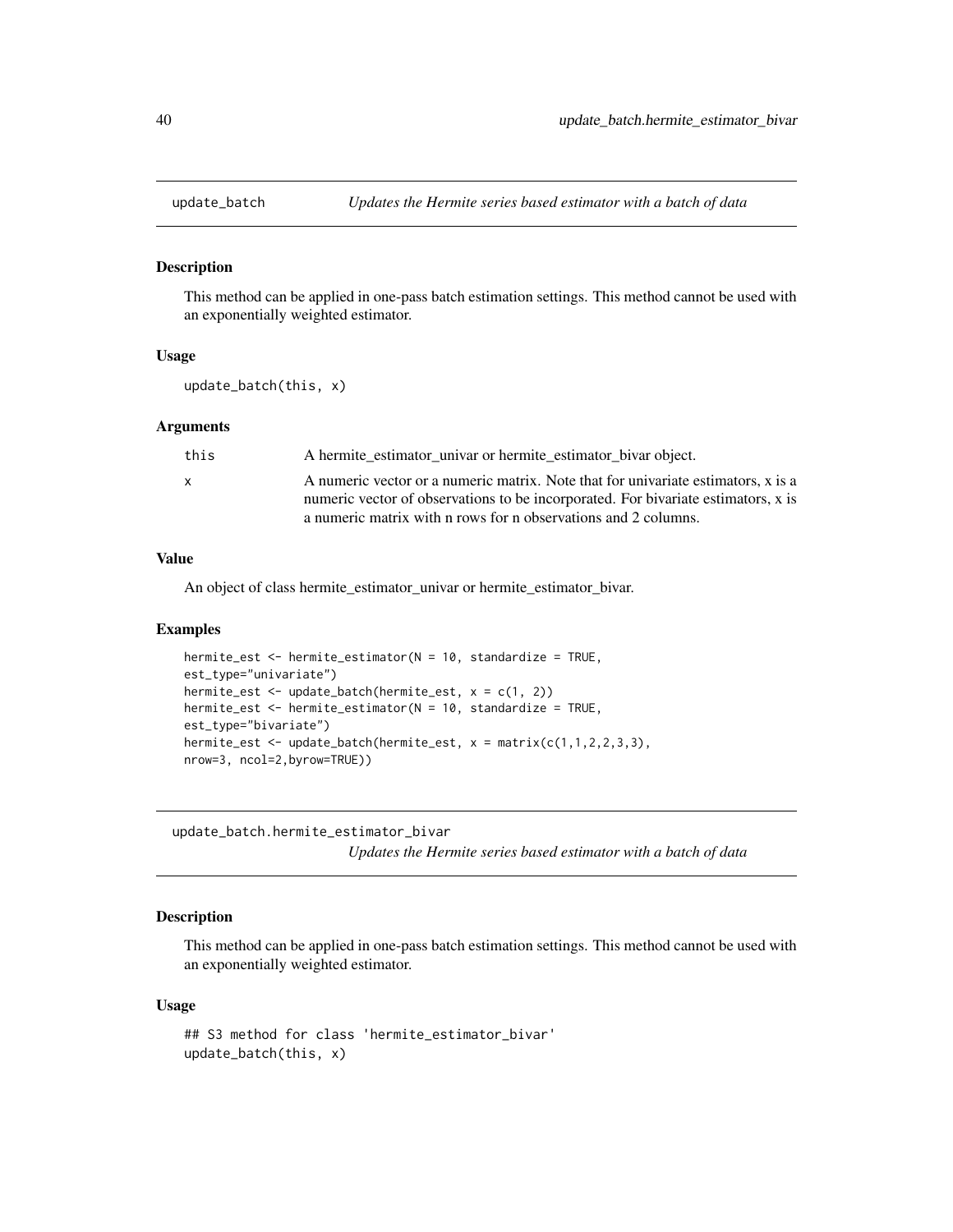#### <span id="page-40-0"></span>**Arguments**

| this | A hermite_estimator_bivar object.                                                |
|------|----------------------------------------------------------------------------------|
| X    | A numeric matrix. A matrix of bivariate observations to be incorporated into the |
|      | estimator. Each row corresponds to a single bivariate observation.               |

#### Value

An object of class hermite\_estimator\_bivar.

#### Examples

```
hermite_estimator <- hermite_estimator_bivar(N = 10, standardize = TRUE)
hermite_estimator <- update_batch(hermite_estimator, x = matrix(c(1, 2, 3, 4,
 5, 6),nrow=3, ncol=2, byrow = TRUE))
```
update\_batch.hermite\_estimator\_univar *Updates the Hermite series based estimator with a batch of data*

#### Description

This method can be applied in one-pass batch estimation settings. This method cannot be used with an exponentially weighted estimator.

#### Usage

```
## S3 method for class 'hermite_estimator_univar'
update_batch(this, x)
```
#### Arguments

| this | A hermite_estimator_univar object.                                                |
|------|-----------------------------------------------------------------------------------|
|      | A numeric vector. A vector of observations to be incorporated into the estimator. |

#### Value

An object of class hermite\_estimator\_univar.

```
hermite_est <- hermite_estimator_univar(N = 10, standardize = TRUE)
hermite_est <- update_batch(hermite_est, x = c(1, 2))
```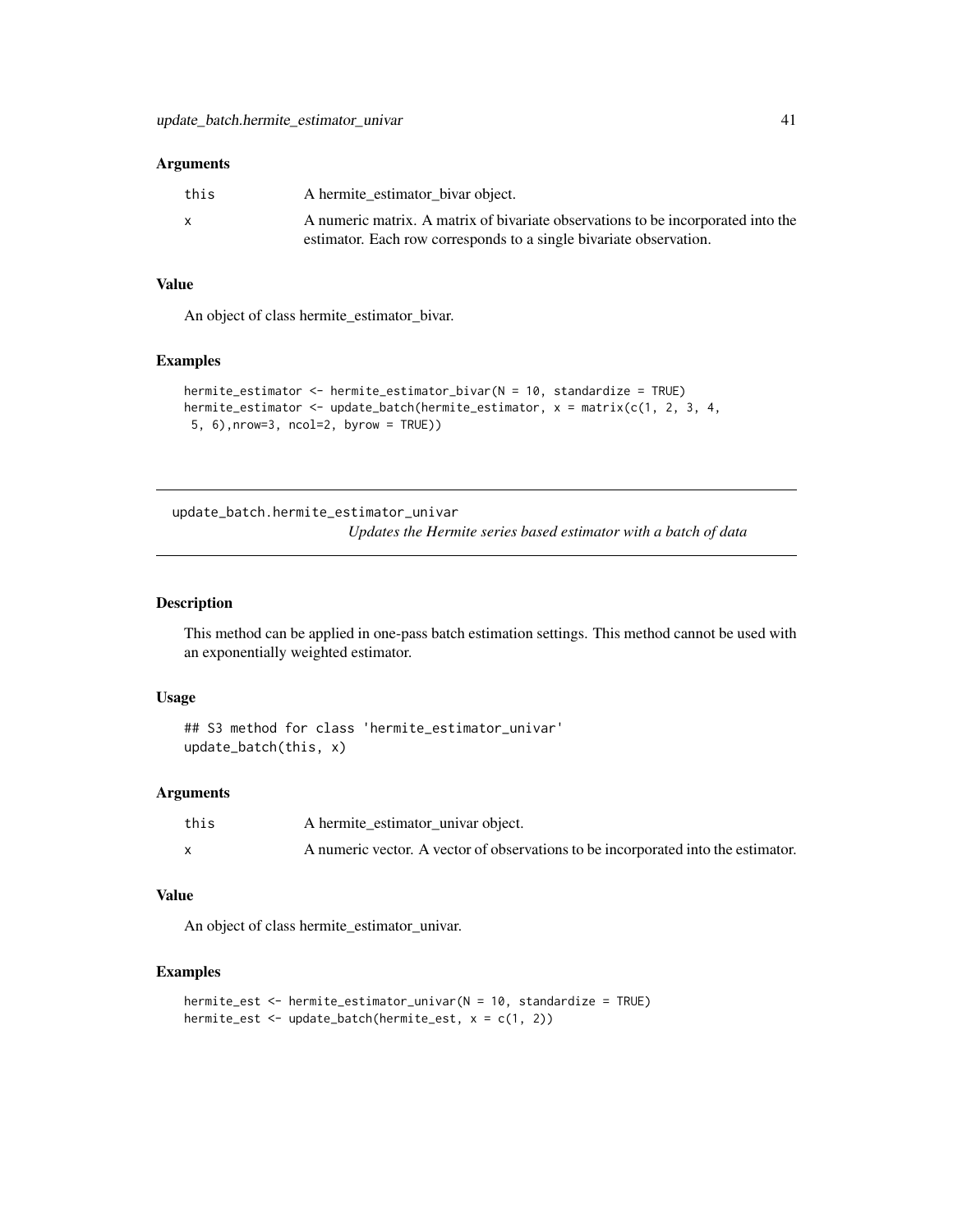<span id="page-41-0"></span>update\_sequential *Updates the Hermite series based estimator sequentially*

#### Description

This method can be applied in sequential estimation settings.

#### Usage

```
update_sequential(this, x)
```
#### **Arguments**

| this         | A hermite estimator univar or hermite estimator bivar object.                                                                                                                                                         |
|--------------|-----------------------------------------------------------------------------------------------------------------------------------------------------------------------------------------------------------------------|
| $\mathsf{x}$ | A numeric value or vector. An observation to be incorporated into the estimator.<br>Note that for univariate estimators, x is a numeric value whereas for bivariate<br>estimators, x is a numeric vector of length 2. |

#### Value

An object of class hermite\_estimator\_univar or hermite\_estimator\_bivar.

#### Examples

```
hermite_est <- hermite_estimator(N = 10, standardize = TRUE,
est_type="univariate")
hermite_est <- update_sequential(hermite_est, x = 2)
hermite_est <- hermite_estimator(N = 10, standardize = TRUE,
est_type="bivariate")
hermite_est \leq update_sequential(hermite_est, x = c(1,2))
```
update\_sequential.hermite\_estimator\_bivar *Updates the Hermite series based estimator sequentially*

#### Description

This method can be applied in sequential estimation settings.

#### Usage

```
## S3 method for class 'hermite_estimator_bivar'
update_sequential(this, x)
```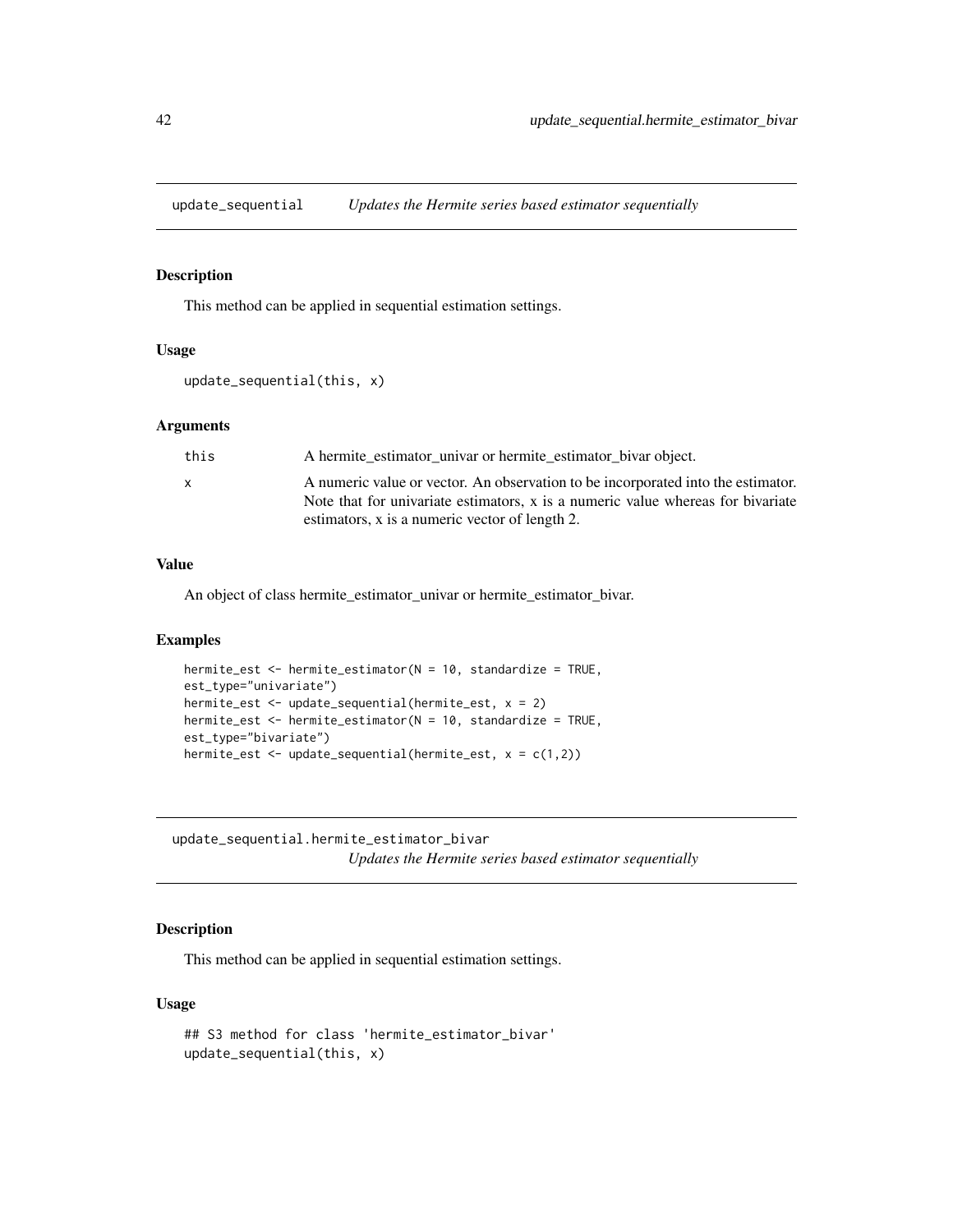#### <span id="page-42-0"></span>Arguments

| this | A hermite_estimator_bivar object.                                             |
|------|-------------------------------------------------------------------------------|
|      | A numeric vector of length 2. A bivariate observation to be incorporated into |
|      | the estimator.                                                                |

#### Value

An object of class hermite\_estimator\_bivar.

#### Examples

```
hermite_estimator <- hermite_estimator_bivar(N = 10, standardize = TRUE)
hermite_estimator <- update_sequential(hermite_estimator, x = c(1,2))
```
update\_sequential.hermite\_estimator\_univar *Updates the Hermite series based estimator sequentially*

#### Description

This method can be applied in sequential estimation settings.

#### Usage

```
## S3 method for class 'hermite_estimator_univar'
update_sequential(this, x)
```
#### Arguments

| this | A hermite estimator univar object.                                     |
|------|------------------------------------------------------------------------|
|      | A numeric value. An observation to be incorporated into the estimator. |

#### Value

An object of class hermite\_estimator\_univar.

#### Examples

hermite\_est <- hermite\_estimator\_univar(N = 10, standardize = TRUE) hermite\_est <- update\_sequential(hermite\_est, x = 2)